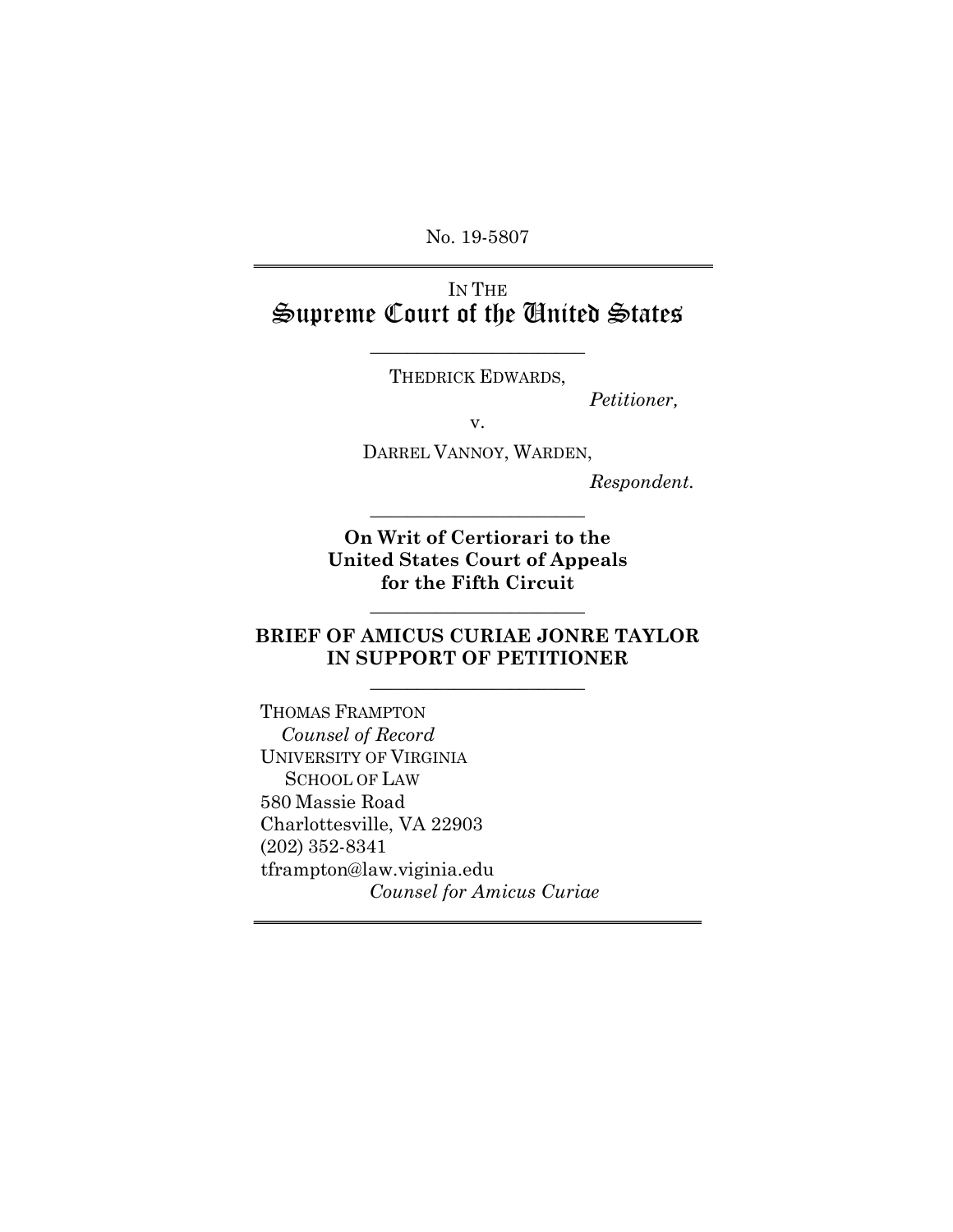### **TABLE OF CONTENTS**

| INTERESTS OF AMICUS CURIAE1                                                                                                         |
|-------------------------------------------------------------------------------------------------------------------------------------|
|                                                                                                                                     |
|                                                                                                                                     |
| MS. TAYLOR'S EXPERIENCE IN THIS<br>L.<br>CASE ILLUSTRATES THE RISK OF<br>ERROR AND UNFAIRNESS POSED BY<br>NON-UNANIMOUS VERDICTS  5 |
| A. Unanimity Substantially Reduces the                                                                                              |
| B. Unanimity Ensures that the<br>Participation of Black Jurors Counts 13                                                            |
| II. LOUISIANA OFFICIALS HAVE<br>ALWAYS RECOGNIZED (AND<br>DISREGARDED) THE HARMS OF<br>NON-UNANIMOUS VERDICTS  20                   |
| Unanimity Has Always Assured<br>A.                                                                                                  |
| B. Unanimity Has Always Implicated<br>Fundamental Fairness 24                                                                       |
| III. MS. TAYLOR'S JURY SERVICE<br><b>SHOULD NOT REMAIN</b>                                                                          |
|                                                                                                                                     |
|                                                                                                                                     |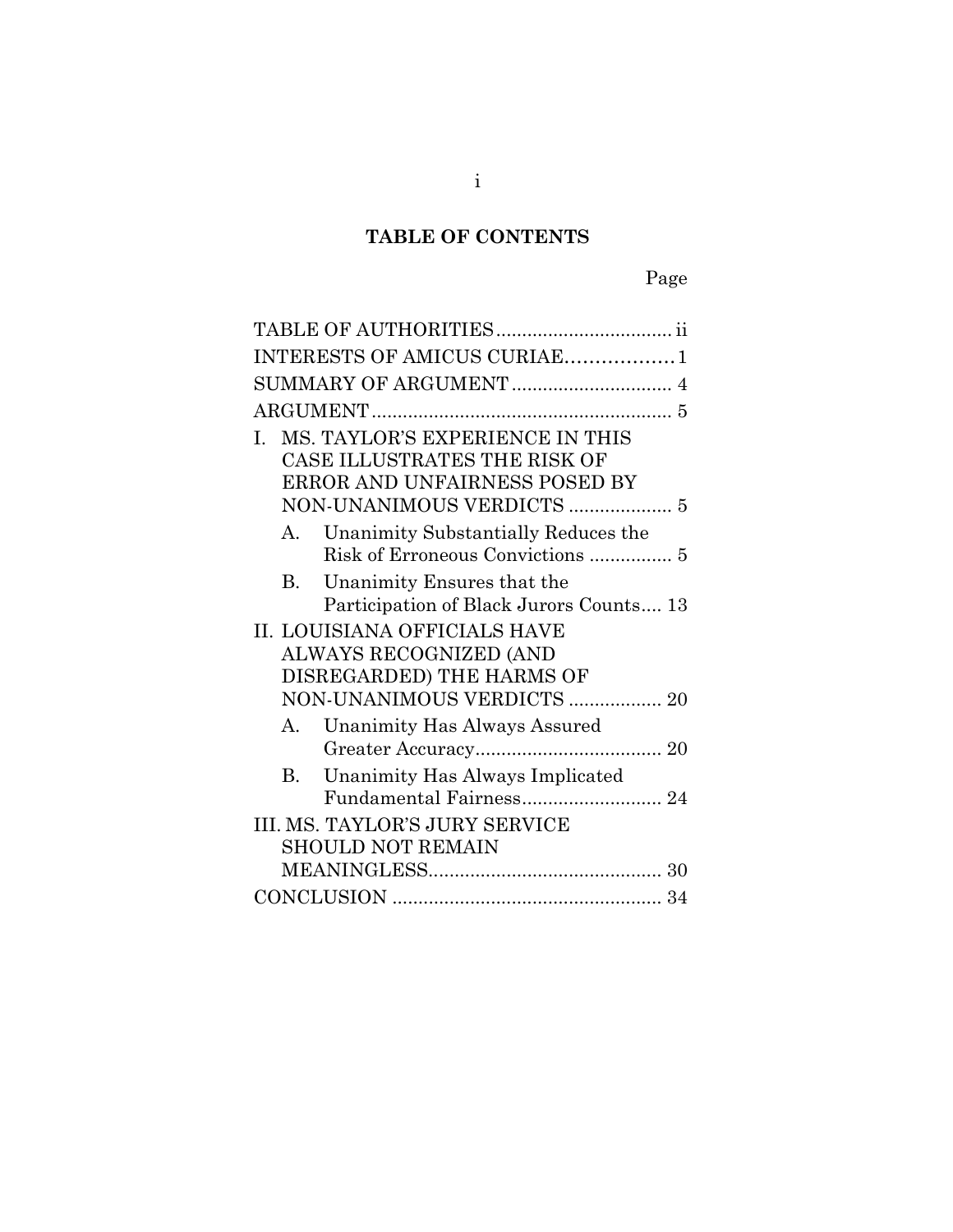### **TABLE OF AUTHORITIES**

Page(s)

### **CASES**

| Brown v. Louisiana, 447 U.S. 323 (1980) 20            |
|-------------------------------------------------------|
| Civil Rights Cases, 109 U.S. 3 (1883)  25             |
| Duren v. Missouri, 439 U.S. 357 (1979) 30, 31         |
| Ex Parte Virginia, 100 U.S. 339 (1880).  25           |
| Flowers v. Mississippi, 139 S. Ct. 2228 (2019) 26, 31 |
| Georgia v. McCollum, 505 U.S. 42 (1992) 26            |
| Gibson v. Mississippi, 162 U.S. 565 (1896)  28        |
| Holland v. Illinois, 493 U.S. 474 (1990)  29          |
| Johnson v. Louisiana, 406 U.S. 356 (1972)2, 3, 13,    |
| 31                                                    |
| Miller-El v. Dretke, 545 U.S. 231 (2005) 29           |
|                                                       |
| Pena-Rodriguez v. Colorado, 137 S. Ct. 855 (2017)     |
|                                                       |
| Ramos v. Louisiana, 140 S. Ct. 1390 (2020) passim     |
| Schriro v. Summerlin, 542 U.S. 348 (2004) 2, 23       |
| State v. Collier, 553 So.2d 815 (La. 1999)32          |
|                                                       |
| State v. Maxie, No. 13-CR-72522 (La. 11th Jud.        |
|                                                       |
| State v. Pierre, 3 So.2d 895 (La. 1941) 28            |
| Strauder v. West Virginia, 100 U.S. 303 (1880)  25,   |
| 26                                                    |
| Taylor v. Louisiana, 419 U.S. 522 (1975) 30, 31       |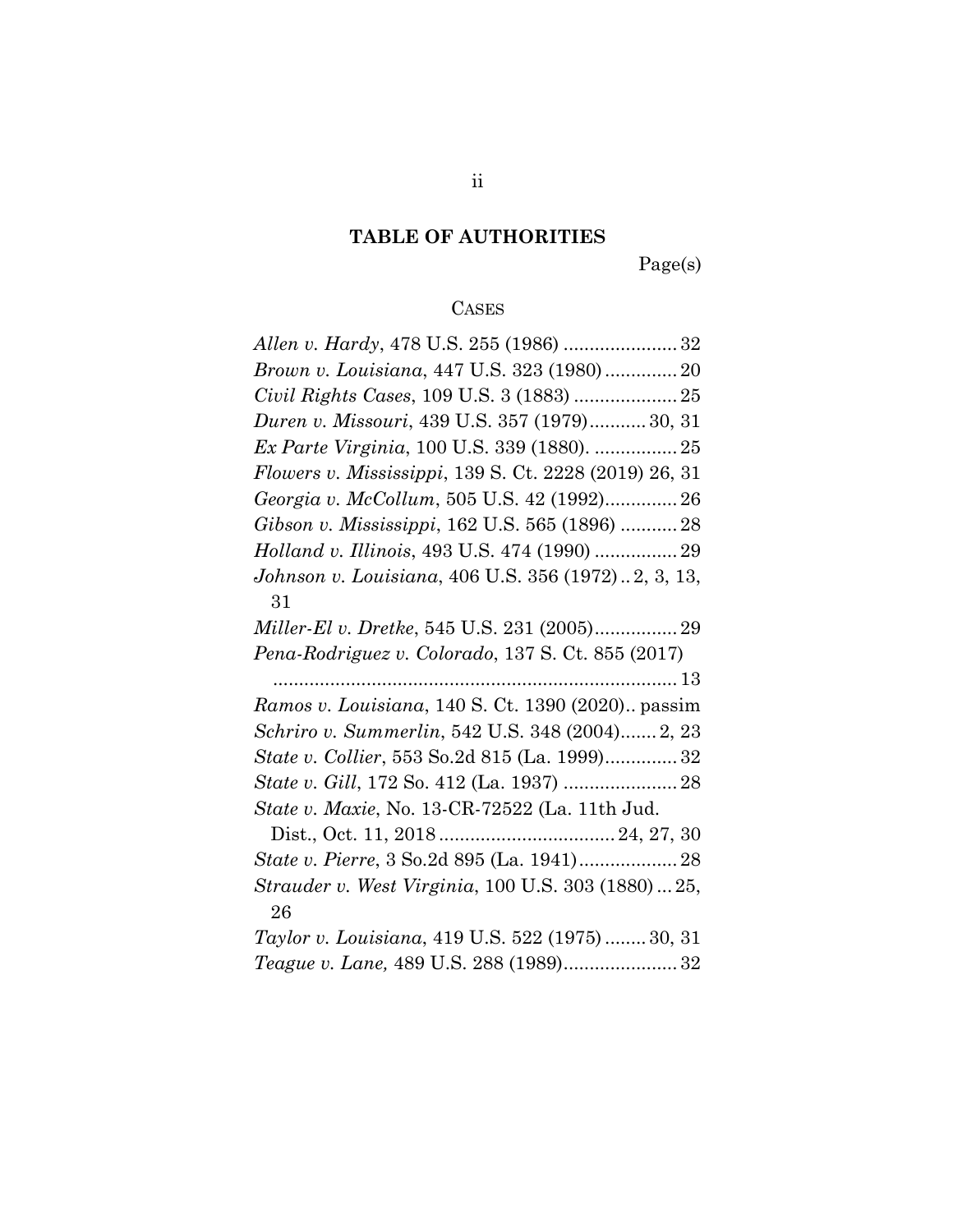### LEGISLATIVE MATERIALS

| Cong. Globe, 38th Cong., 2d Sess. 289 (1865)25     |
|----------------------------------------------------|
| Official Journal of the Proceedings of the         |
| Constitutional Convention of the State of          |
| Louisiana (H. Hearsey ed. 1898)  23                |
| Resolution: Service on Juries in Louisiana, 31     |
|                                                    |
| S.B. 243, 2018 Reg. Sess., Debate on Final Passage |
| (Apr. 4, 2018) (Statement of Sen. Claitor),        |
| http://senate.la.gov/video/videoarchive.asp?v=seat |
|                                                    |

### OTHER AUTHORITIES

| Alan Blinder, <i>Glitch Kept Thousands of Young Peo-</i> |
|----------------------------------------------------------|
| ple Off Jury Rolls in Louisiana, N.Y. Times, Apr.        |
|                                                          |
| Albert W. Alschuler, Racial Quotas and the Jury,         |
|                                                          |
| Alexandria Burris, <i>Black Jurors More Likely to be</i> |
| Struck from Caddo Parish Juries, Shreveport              |
|                                                          |
| Aliza Plener Cover, The Eighth Amendment's Lost          |
| Jurors: Death Qualification and Evolving                 |
| Standards of Decency, 92 Ind. L. Rev. 113                |
|                                                          |
| Antony Page, Batson's Blind-Spot: Unconscious            |
| Stereotyping and the Peremptory Challenge,               |
|                                                          |

### iii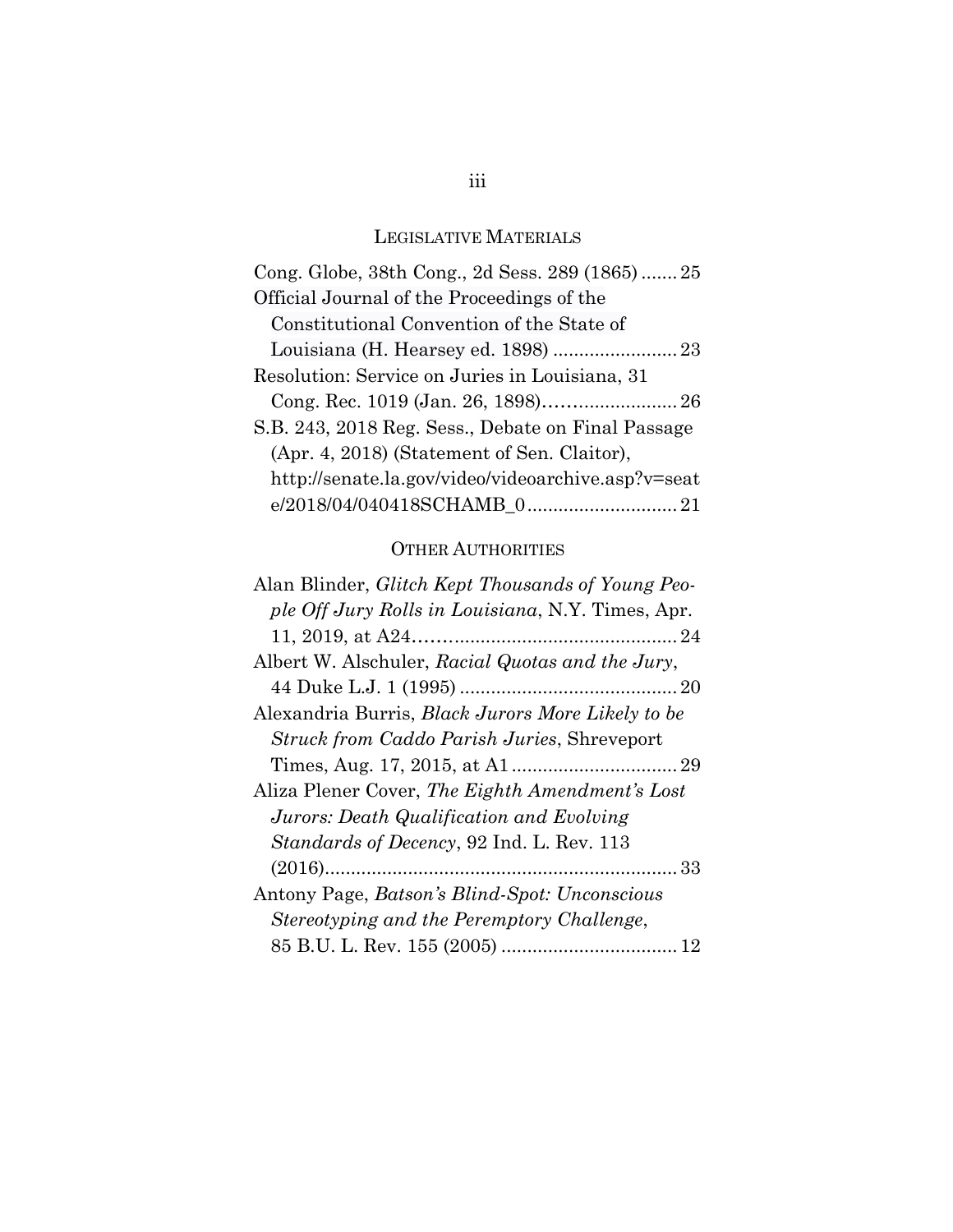### OTHER AUTHORITIES (CONT.)

| Brandon L. Garrett, The Substance of False                 |
|------------------------------------------------------------|
|                                                            |
| Brett M. Kavanaugh, Defense Presence and                   |
| <i>Participation: A Procedural Minimum for Batson</i>      |
| v. Kentucky <i>Hearings</i> , 99 Yale L.J. 207 (1989). 32  |
| <i>Criticised as to the Jury System, Semi-Weekly</i>       |
| Messenger (Wilmington, N.C.),                              |
|                                                            |
| Frederick Douglas, Life and Times of Frederick             |
|                                                            |
| Gordon Russell, Tilting the scales: In Louisiana, is       |
| it truly a 'jury of one's peers' when race matters?,       |
| The Advocate (New Orleans, La.), Apr. 1, 2018.28           |
| James Forman, Jr., Juries and Race in the                  |
| Nineteenth Century,                                        |
| 113 Yale L.J. 895 (2004)  24, 25                           |
| Jessica Rosgaard & Wallis Watkins, How                     |
| Louisiana's Unanimous Jury Proposal Got on the             |
|                                                            |
| <i>Jury Reforms Up to Voters, Morning Oregonian</i>        |
|                                                            |
| <i>Jury Trials</i> , Daily Com. Herald (Vicksburg, Miss.), |
|                                                            |
| Kim Taylor-Thompson, <i>Empty Votes in Jury</i>            |
| <i>Deliberations</i> , 113 Harv. L. Rev. 1261 (2000)  2    |
| Letter from L.A. Martinet to the Hon. Attorney             |
| General (Feb. 8, 1898) (on file with National Ar-          |
| chives, Records of the U.S. Senate, Record Group           |
|                                                            |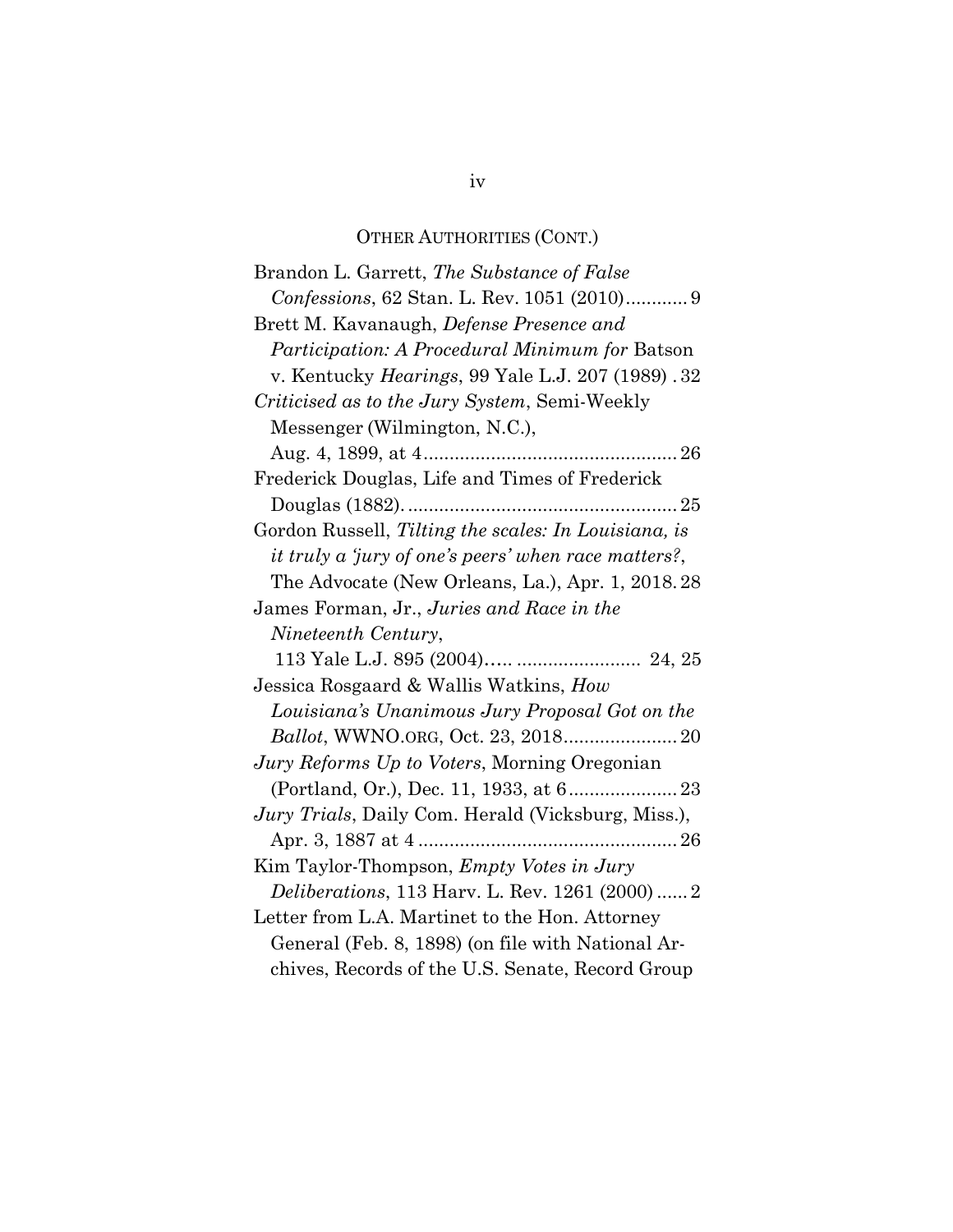### OTHER AUTHORITIES (CONT.)

| 46, Committee Papers, Senate Judiciary Commit-      |
|-----------------------------------------------------|
| tee, 55A-F15, Washington, D.C33                     |
| Mark Carleton, Politics and Punishment: The         |
| History of the Louisiana State Penal System         |
|                                                     |
| Michael Klarman, From Jim Crow to Civil Rights:     |
| The Supreme Court and the Struggle for Racial       |
|                                                     |
| Nina W. Chernoff, Wrong About the Right: How        |
| Courts Undermine the Fair Cross-Section             |
| Guarantee by Confusing it with Equal Protection,    |
|                                                     |
| Personal Mention, Weekly Pelican (New Orleans,      |
|                                                     |
| Put a Stop to Bulldozing, Daily Picayune (New       |
|                                                     |
| Robert J. Smith and Bidish J. Sarma, How and        |
| Why Race Continues to Influence the                 |
| Administration of Criminal Justice in Louisiana,    |
|                                                     |
| Rodriguez & Berry, Eyewitness Science and the Call  |
| for Double-Blind Lineup Administration, 2013 J.     |
|                                                     |
| Saul M. Kassin, et al., Police-Induced Confessions: |
| Risk Factors and Recommendations, 34 L. &           |
|                                                     |

v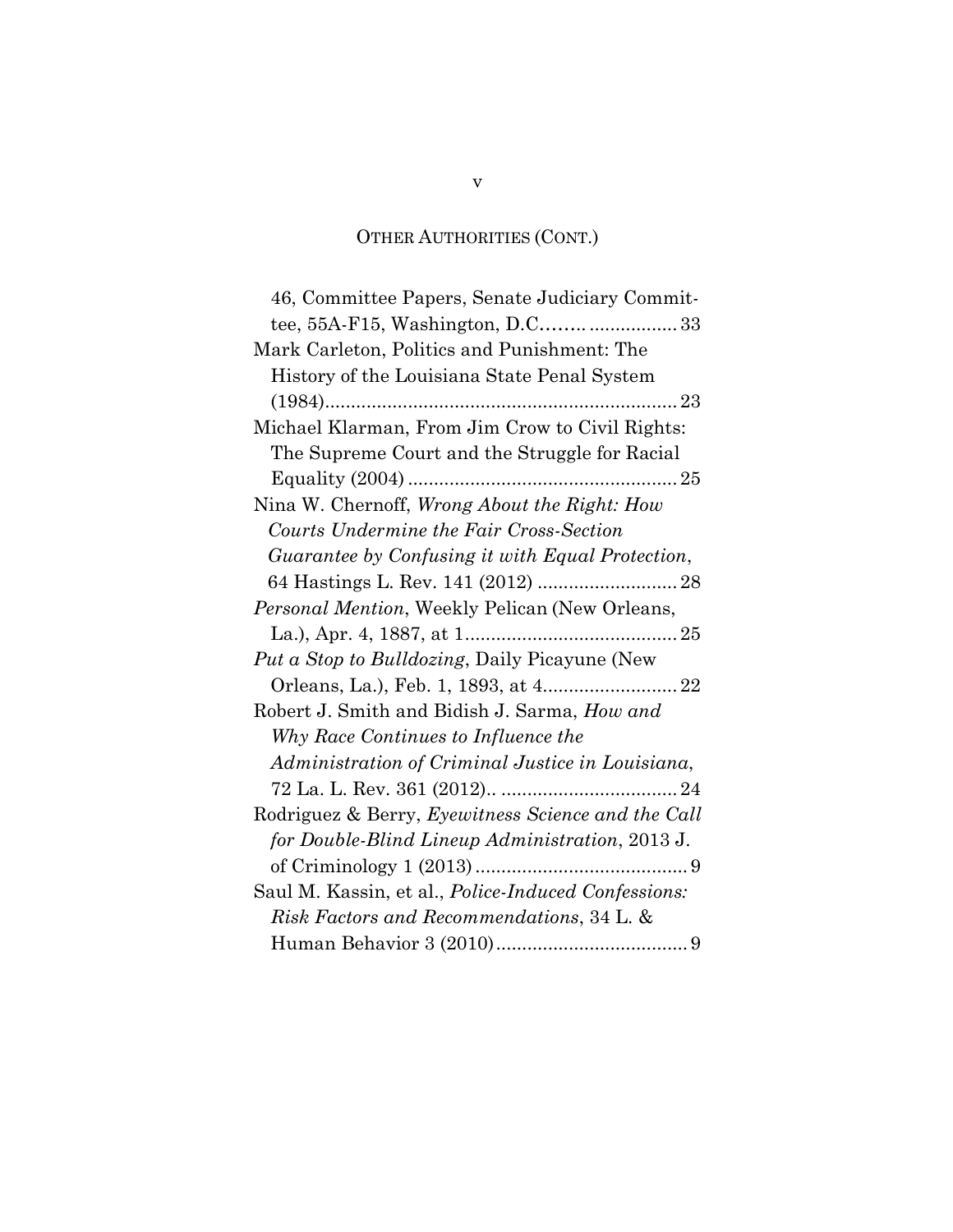### OTHER AUTHORITIES (CONT.)

| Sheri Lynn Johnson, Cross-Racial Identification          |
|----------------------------------------------------------|
| <i>Errors in Criminal Cases, 69 Cornell L. Rev. 934</i>  |
|                                                          |
| Thomas Ward Frampton, For Cause: Rethinking              |
| <i>Racial Exclusion and the Jury</i> , 118 Mich. L. Rev. |
|                                                          |
| Thomas Ward Frampton, The Jim Crow Jury, 71              |
| Vand. L. Rev. 1593 (2018) 26, 29                         |
| <i>Triple Lynching</i> , Daily Picayune (New Orleans,    |
|                                                          |
| U.S. Bureau of the Census, American Community            |
| Survey (ACS) 5-Year Estimates (2010), Table              |
| DPO5, available at                                       |
|                                                          |
|                                                          |

### TREATIES

| Treaty Between the United States of America and |
|-------------------------------------------------|
| the French Republic, Art. III, Apr. 30, 1803, 8 |
|                                                 |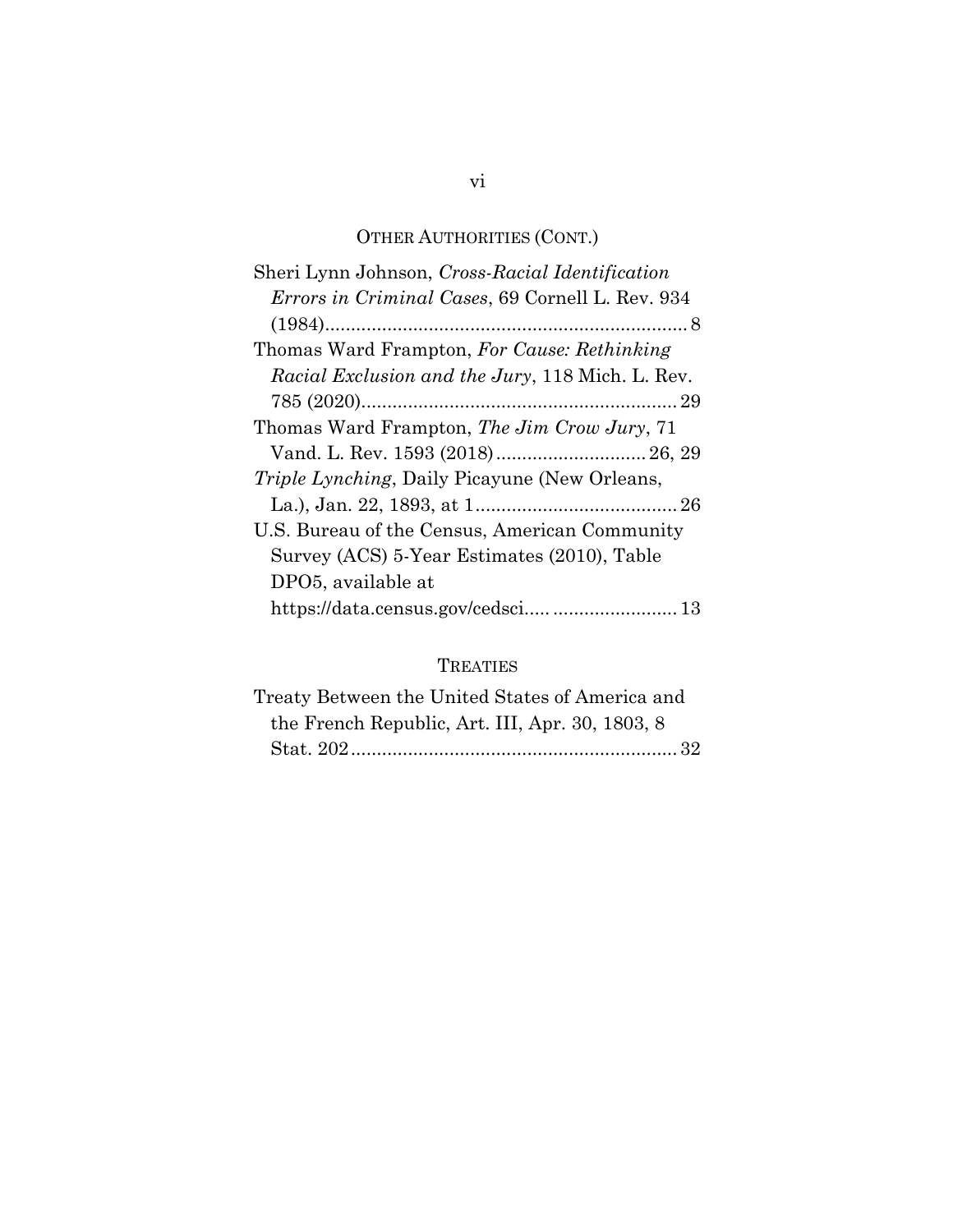### **INTERESTS OF** *AMICUS CURIAE***<sup>1</sup>**

JonRe Taylor is a Black citizen of Louisiana. Her father's family has lived in Louisiana for as long as anyone can remember. She graduated from Robert E. Lee High School in Baton Rouge in 2001 and received a Bachelor of Arts in Political Science and Government from Southern University and A&M College in 2007. She received an M.B.A. from Colorado Technical University in 2015.

Soon after her college graduation, Ms. Taylor was summoned to appear for jury duty in the Nineteenth Judicial District Court in Baton Rouge. She was selected, sworn, and served as the twelfth juror in Case No. 07-06-0032, *State of Louisiana v. Thedrick Edwards*. The jury comprised 11 white jurors and Ms. Taylor.

Following a four-day trial, the jury unanimously voted "not guilty" on one count of attempted armed robbery, voted 10-2 to convict Edwards with respect to four counts of armed robbery, and voted 11-1 to convict him on the remaining four counts (aggravated rape, armed robbery, and two counts of aggravated kidnapping). R. 1099-1108. Ms. Taylor was the only juror to vote "not guilty" with respect to all nine charges. *Id.*

Ms. Taylor's experience during deliberations as a young Black woman—during which the other jurors

<sup>1</sup> Pursuant to this Court's Rule 37, *amicus* states that no counsel for any party authored this brief in whole or in part, and no person or entity other than *amicus* made a monetary contribution to the preparation or submission of the brief. Notice was provided timely, and Petitioner and Respondent filed blanket consent to the submission of amicus briefs.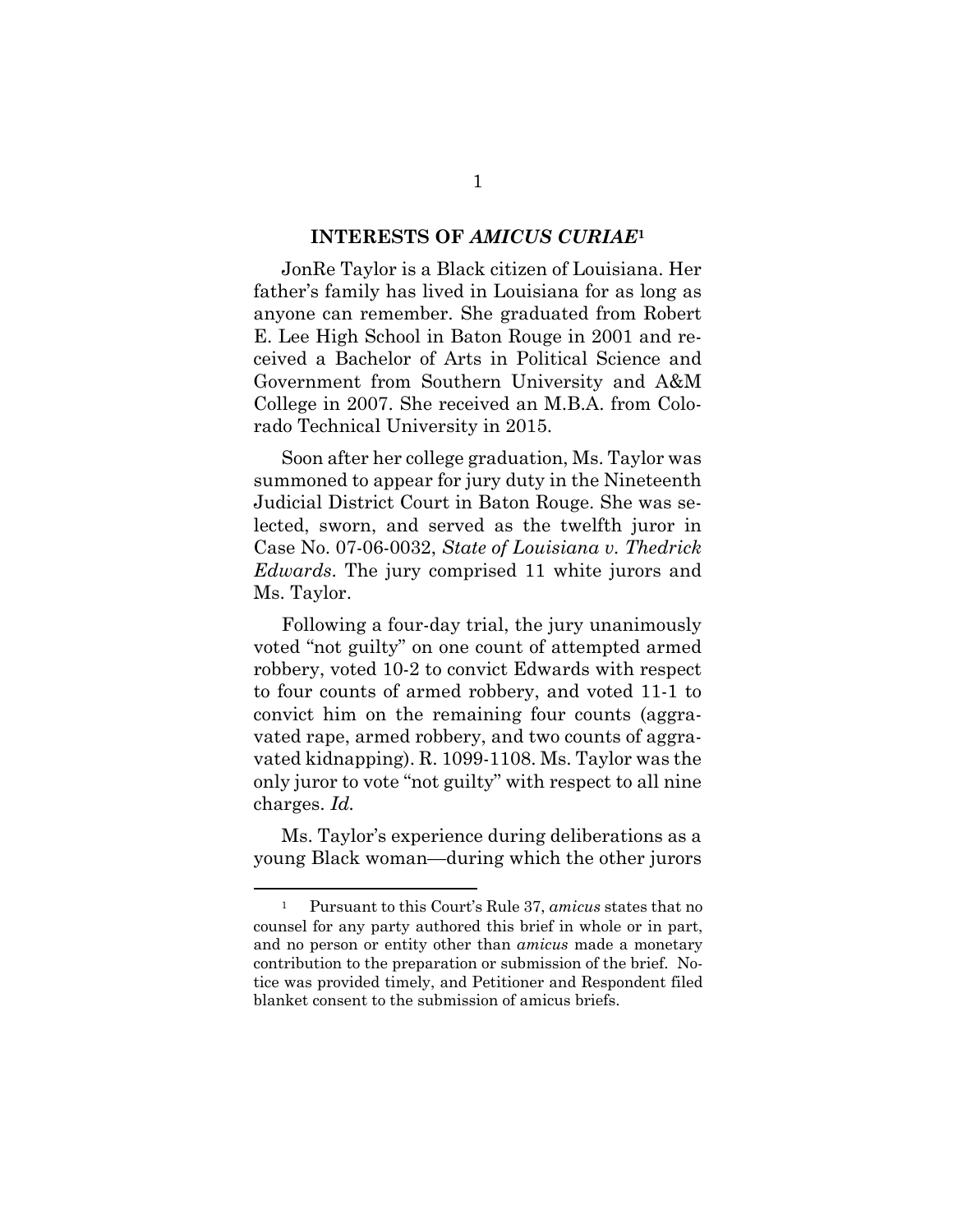were free to "simply ignore the views of their fellow panel member[] of a different race or class," *Johnson v. Louisiana*, 406 U.S. 356, 397 (1972) (Stewart, J., dissenting)—left her profoundly disillusioned. Prior to serving as a juror, Ms. Taylor considered attending law school. But the experience of casting an "empty vote" that could be, and was, nullified by the votes of ten white jurors engendered cynicism. *See*  Kim Taylor-Thompson, *Empty Votes in Jury Deliberations*, 113 Harv. L. Rev. 1261, 1320 (2000). This is hardly a surprise: relegating Black jurors like Ms. Taylor to a form of second-class citizenship, to the detriment of Black defendants, "was the whole point of adopting the non-unanimous jury requirement in the first place." *Ramos v. Louisiana*, 140 S. Ct. 1390, 1418 (2020) (Kavanaugh, J., concurring in part).

Ms. Taylor writes to underscore the ways in which, from a juror's vantage, non-unanimity undermines both the accuracy and fundamental fairness of criminal trials. *See Schriro v. Summerlin*, 542 U.S. 348, 352 (2004) (explaining "[w]atershed rules of criminal procedure that implicat[e] the fundamental fairness and accuracy of the criminal proceeding" apply retroactively) (internal quotations omitted). Over the past thirteen years, Ms. Taylor has thought frequently of the victims in this case, particularly the two college students who were sexually assaulted. (As Ms. Taylor disclosed during voir dire, she herself has been the victim of a forcible rape. R. 1339.) But Ms. Taylor has also spent the past thirteen years troubled by the possibility that the wrong teenager was condemned to life imprisonment at Angola. Five other teenagers initially were indicted in connection with the crime spree—including several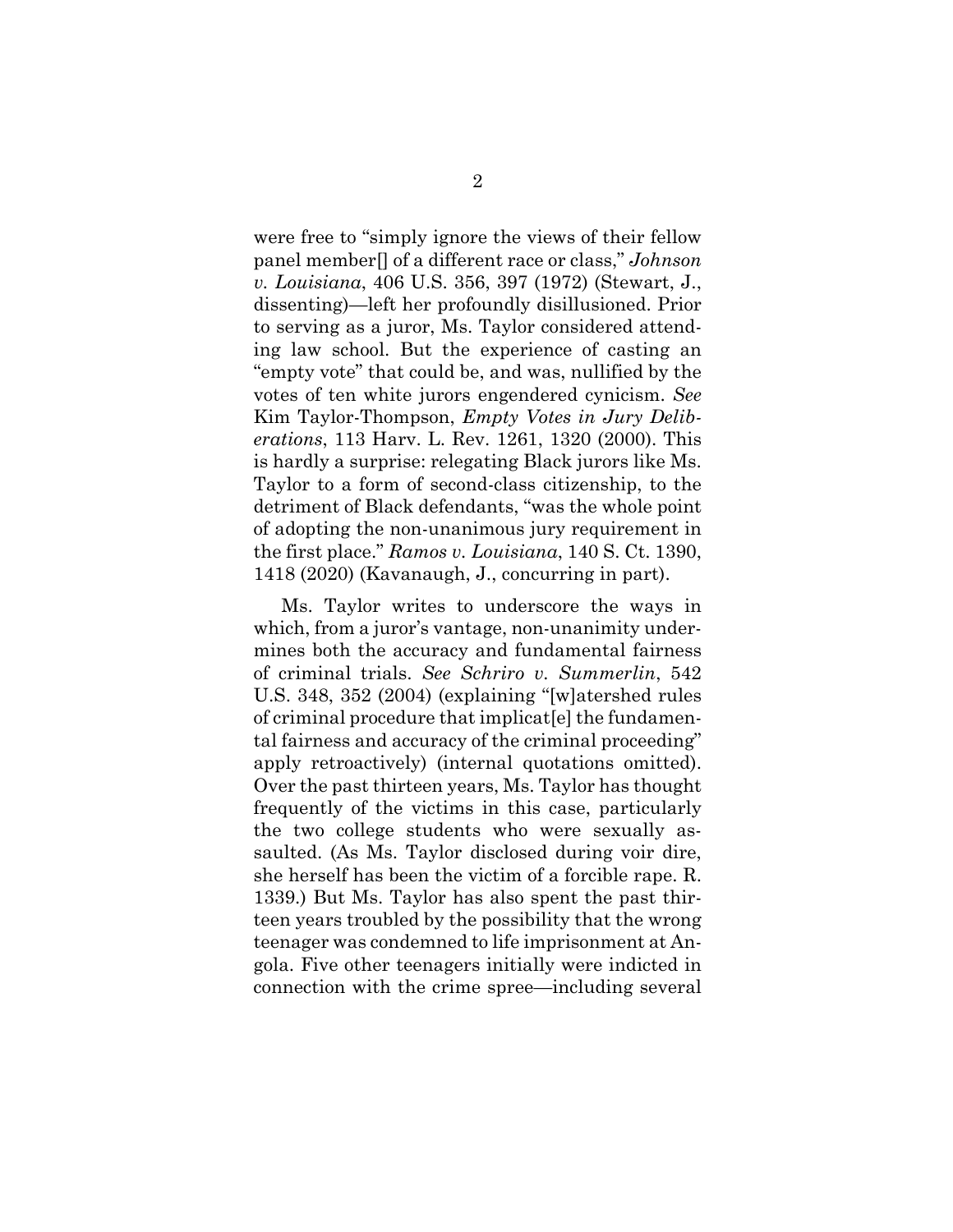who, unlike Edwards, were found with guns and the proceeds of the multiple robberies. R. 24, 805-09. In any other jurisdiction (save Oregon), the extent to which Ms. Taylor's fellow jurors judged Edwards based on his relationship with his friends, rather than based on solid proof of individualized wrongdoing, would have been further debated and scrutinized. But because this trial took place in Louisiana, the other jurors—six older white men and five older white women—were free to disregard Ms. Taylor's views and return a verdict without her.

Ultimately, Ms. Taylor simply wants her vote as a juror to be counted. By granting relief, this Court can finally restore what was denied to Ms. Taylor by the State of Louisiana thirteen years ago: the right to have her participation as a juror recognized as "meaningful" in the eyes of the law. *Johnson*, 406 U.S. at 397 (Stewart, J., dissenting) (noting nonunanimity "eliminat[es] the one rule that can ensure that such participation [by historically excluded groups] will be meaningful."); *accord Ramos*, 140 S. Ct. at 1493 (observing adoption of non-unanimity rendered Black jury service "meaningless") (citation and internal quotation marks omitted).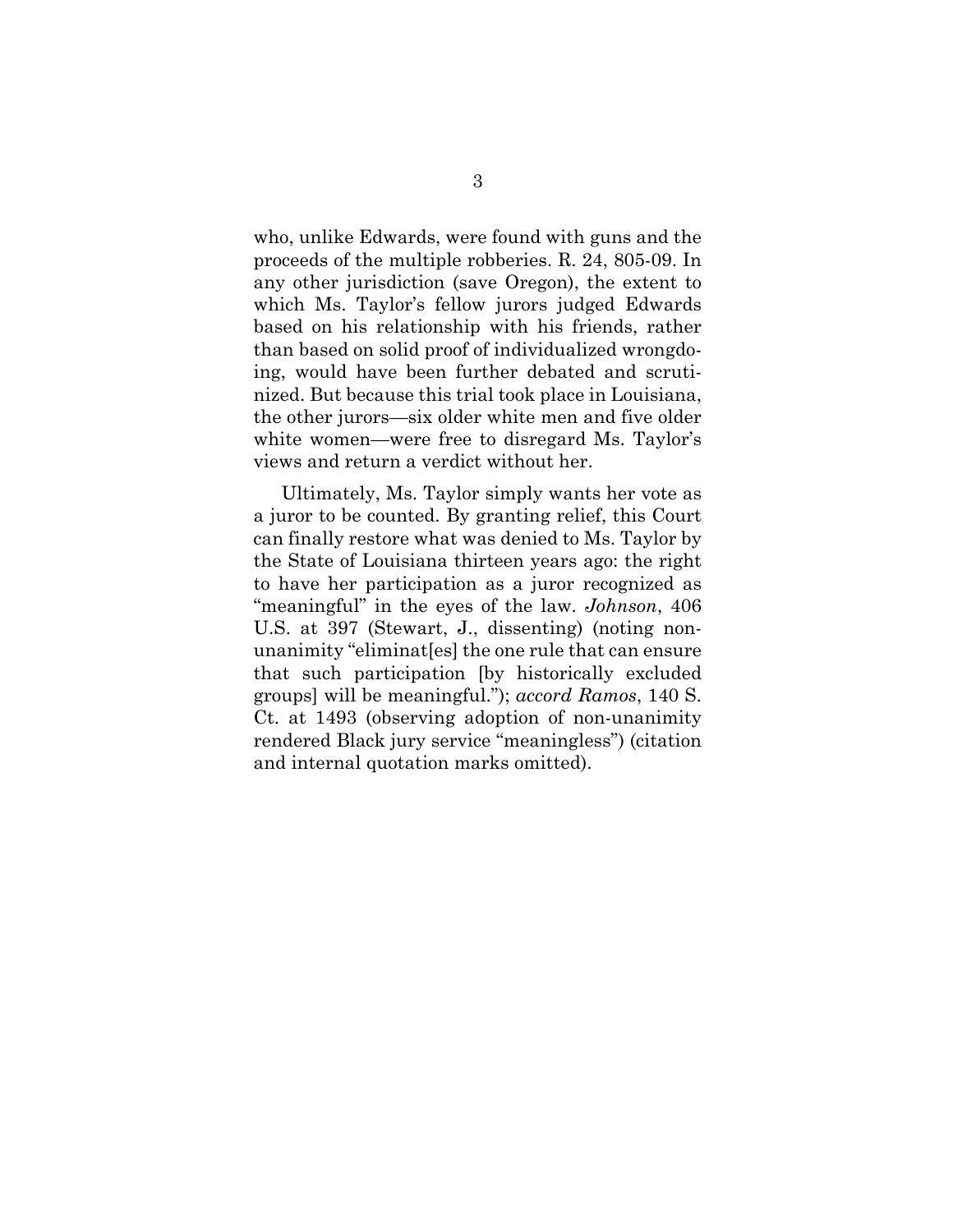### **SUMMARY OF ARGUMENT**

When Louisiana abandoned the traditional requirement of unanimity, it did so to strip from Black jurors like Ms. Taylor the ability to meaningfully constrain state power. The "empty votes" Ms. Taylor cast in this case—and, relatedly, the fact that nonunanimity permitted a verdict to be returned that represented the views solely of white jurors—expose the accuracy and fairness harms wrought by Louisiana's unconstitutional experiment with non-unanimity.

Ms. Taylor's experience as a juror is best understood in historical context. For over 120 years, Louisiana lawmakers recognized that non-unanimity substantially increased the risk of erroneous convictions; that risk was tolerated, in large part, because the harm was borne predominantly by minority defendants. The other consistent feature of non-unanimity is that it has served to limit the influence of Louisiana's minority jurors; non-unanimity has worked in tandem with other forms of racial exclusion in jury selection to reduce the impact of Black jury service since its inception.

In weighing the retroactive application of *Ramos*, this Court should consider the myriad ways that the rule of unanimity intersects with other constitutional rules developed to ensure democratic participation in the administration of criminal justice. By granting relief, this Court can ensure that Ms. Taylor's rights—and those of other Louisianans who have served as jurors—are finally vindicated.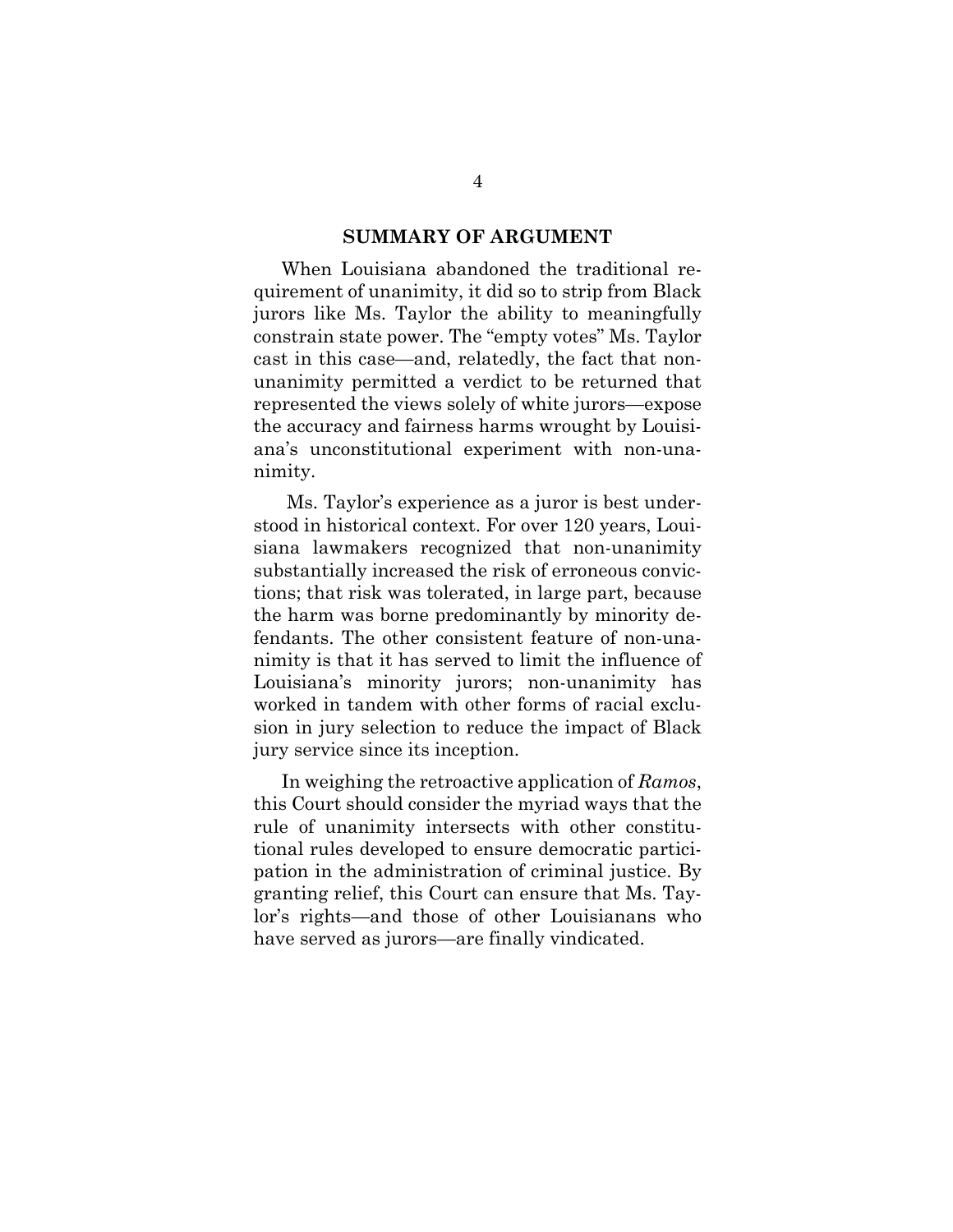### **ARGUMENT**

### **I. MS. TAYLOR'S EXPERIENCE IN THIS CASE ILLUSTRATES THE RISK OF ERROR AND UNFAIRNESS POSED BY NON-UNANIMOUS VERDICTS**

### **A. Unanimity Substantially Reduces the Risk of Erroneous Convictions**

For the past thirteen years, Ms. Taylor has been plagued by the same serious doubts that that she and, on four counts, another juror—harbored at trial. Prosecutors persuasively established that the defendant was part of a group of high school friends, two of whom almost certainly committed a series of heinous crimes one weekend in May 2006. But Ms. Taylor was unconvinced Edwards, rather than another member of the clique, was criminally responsible for the charged offenses.

### 1. *Initial Offenses & Arrests*

Edwards was accused of committing a series of crimes that occurred near the LSU campus. According to the State, Edwards committed (1) the kidnapping and robbery of Ryan Eaton; the robbery of Grace Wilson, R.M. and L.R.; and the rape of L.R. (all as part of one extended incident over several hours on the evening of May 13, 2006); (2) the attempted robbery of Dylan Levine (the following night); and (3) the kidnapping and robbery of Marc Verret (also the following night). R. 564-82. The State alleged that Edwards did all of the above alongside Joshua Johnson, who was tried separately (and was accused of raping R.M.). *Id.*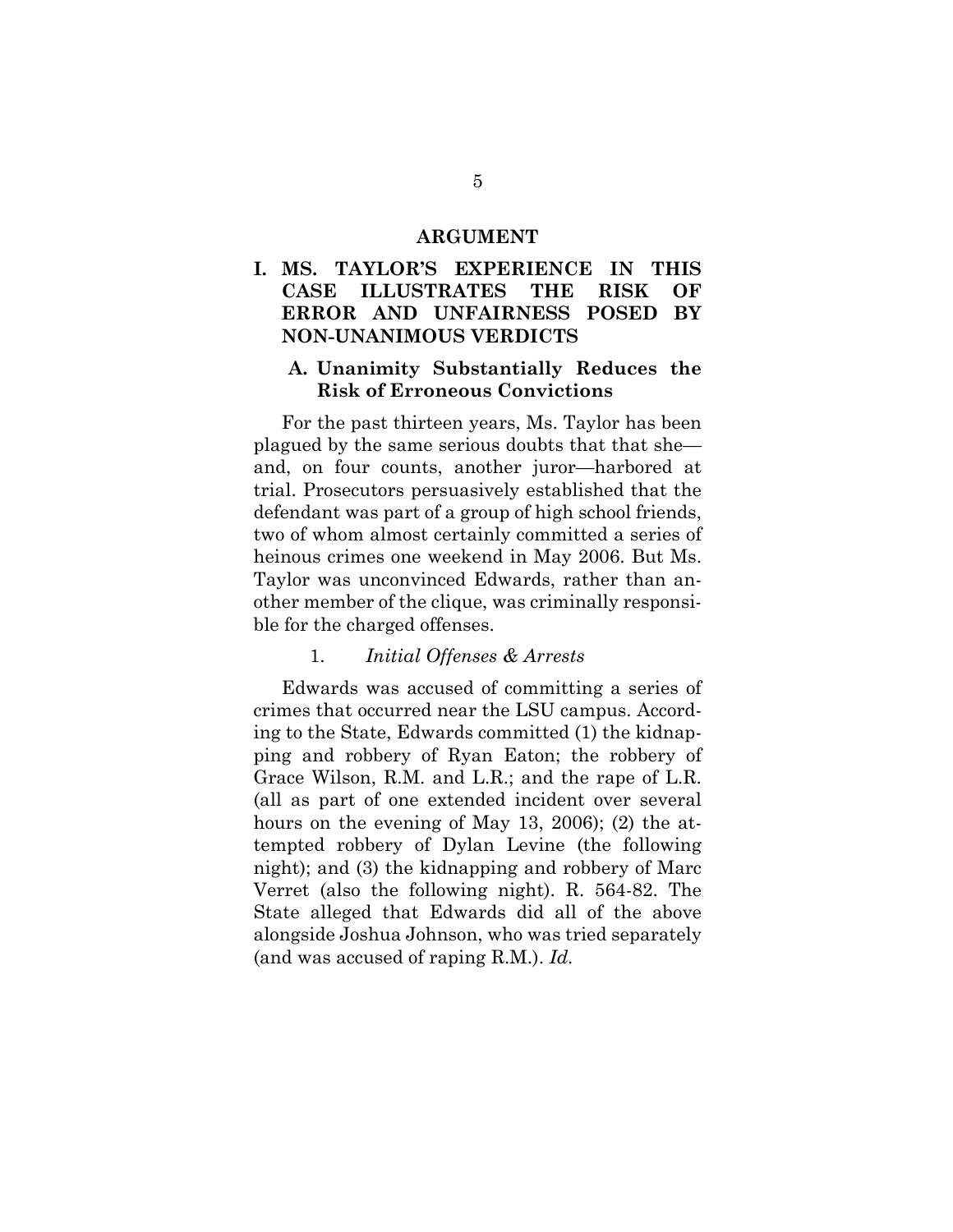Investigators made a break in the case at 3:50 a.m. on May 15, 2006, when a Baton Rouge police officer pulled over a car containing six teenagers: Excell Wright, Eric Walker, Horace Wells, and three unnamed individuals. R. 805. There were \$20 bills scattered across the floorboard and in the pockets of the front passenger, Wright, who had an outstanding arrest warrant for "felony carnal knowledge." *Id.*  Officers also spotted an iPod that they determined was stolen from Verret, R. 807-08, two guns stuffed in the engine block of the car, R. 809, and a bandana, *id.* Video footage showed Wright wearing the bandana on his head earlier that night. R. 859, 861. Jurors also heard evidence that photographs taken on May 14, 2006 depicted Walker and Wells posing with guns and money. R. 1016. Wright, Walker, and Wells immediately became suspects in a series of recent robberies in the area. R. 808. Walker also told interrogators that he, Wright, and Wells had "spent the [entire] night" together at a hotel room on May 13, when the crimes against Eaton, Wilson, R.M. and L.R. occurred; detectives were skeptical. R. 864.

Edwards was not in the car. R. 808.

After the arrest of Wright, Walker, and Wells, law enforcement pulled video footage from a local bowling alley, R. 858-60, where the entire 12th Grade class of Scotlandville High School had gathered for a graduation party earlier that evening. R. 819. Officers noticed Wright, Walker, and Wells socializing with Edwards and several other friends. R. 861-62. Edwards was wearing a blue shirt similar to one stolen from Eaton the previous night. R. 859, 1060. Edwards, Johnson, Jacquin James, and at least one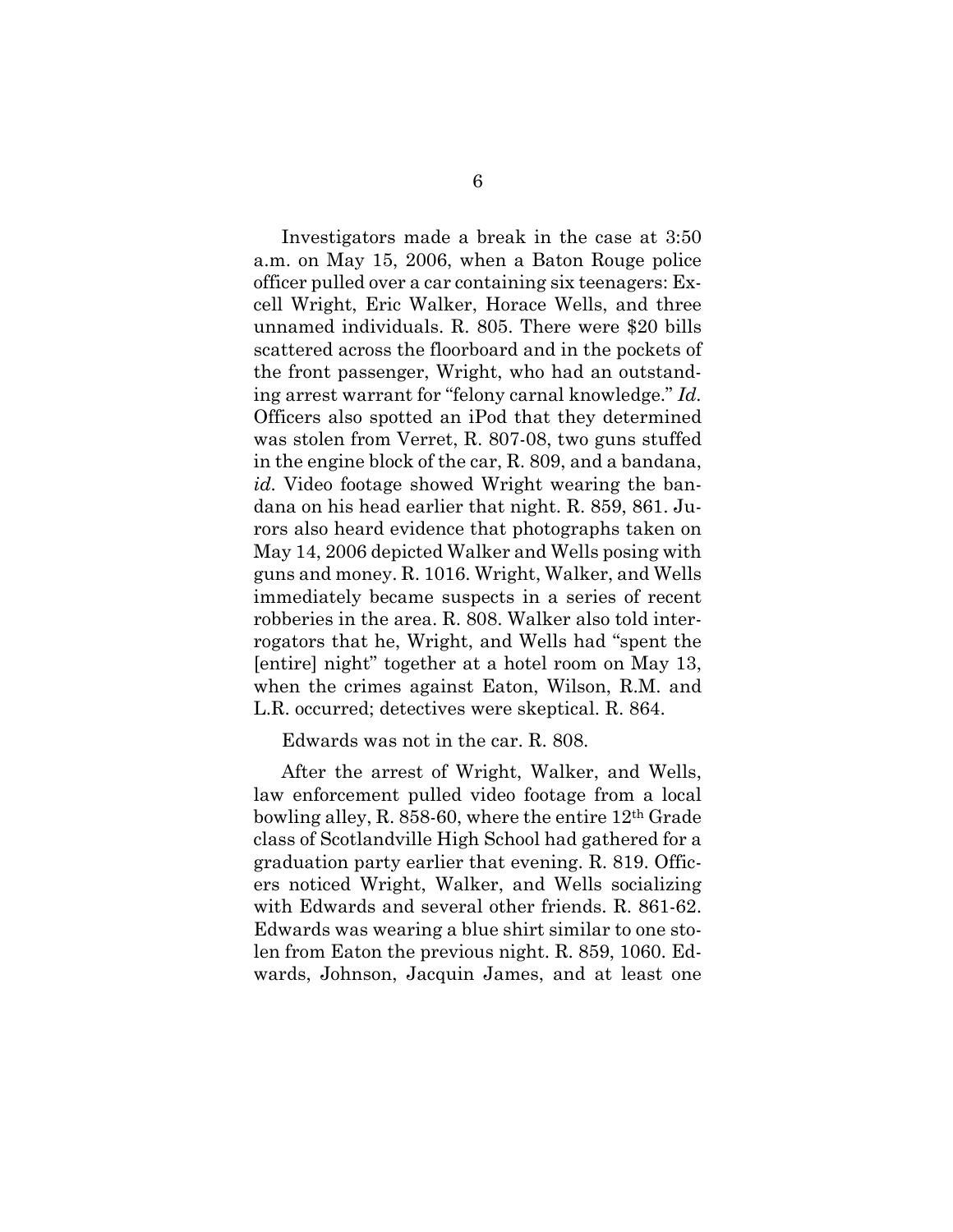other 14-year-old became suspects, as well. R. 572, 834, 926.

### 2. *Lack of Physical Evidence*

Throughout the trial, Ms. Taylor was troubled by the lack of physical evidence tying Edwards to any of the crimes.

None of the voluminous DNA or fingerprint evidence in the case matched samples taken from Edwards. Sexual assault examiners used, in their words, "the Cadillac of rape kits" when investigating the attack on L.R. and R.M. (allegedly raped by Johnson at the same time as the attack on L.R.), R. 705, collecting samples "from head to toe," R. 716. Investigators recovered a hair from the underwear of one of the victims. R. 897. Investigators also "collect[ed] many, many swabs" from Eaton's vehicle, R. 739, 893, 940-41, and from the two guns found in the car with Wright, Walker, and Wells, R. 881. Investigators also searched for latent fingerprints on the inside and outside of Eaton's vehicle, R. 741, recovering at least one partial fingerprint from the passenger side door. *Id*. None of this evidence established any link with Edwards.

Law enforcement also executed a search warrant at Edwards's house around 1:00 a.m. on May 16, 2006. R. 732, 965. Officers searched for clothing that matched the outfits worn by the assailants on May 13 and May 14, weapons, or any property taken from the victims of the various robberies. *Id.*; *see also* R. 964. The house was thoroughly searched, R. 965, but nothing connecting Edwards to the crime spree was found. R. 733, 912.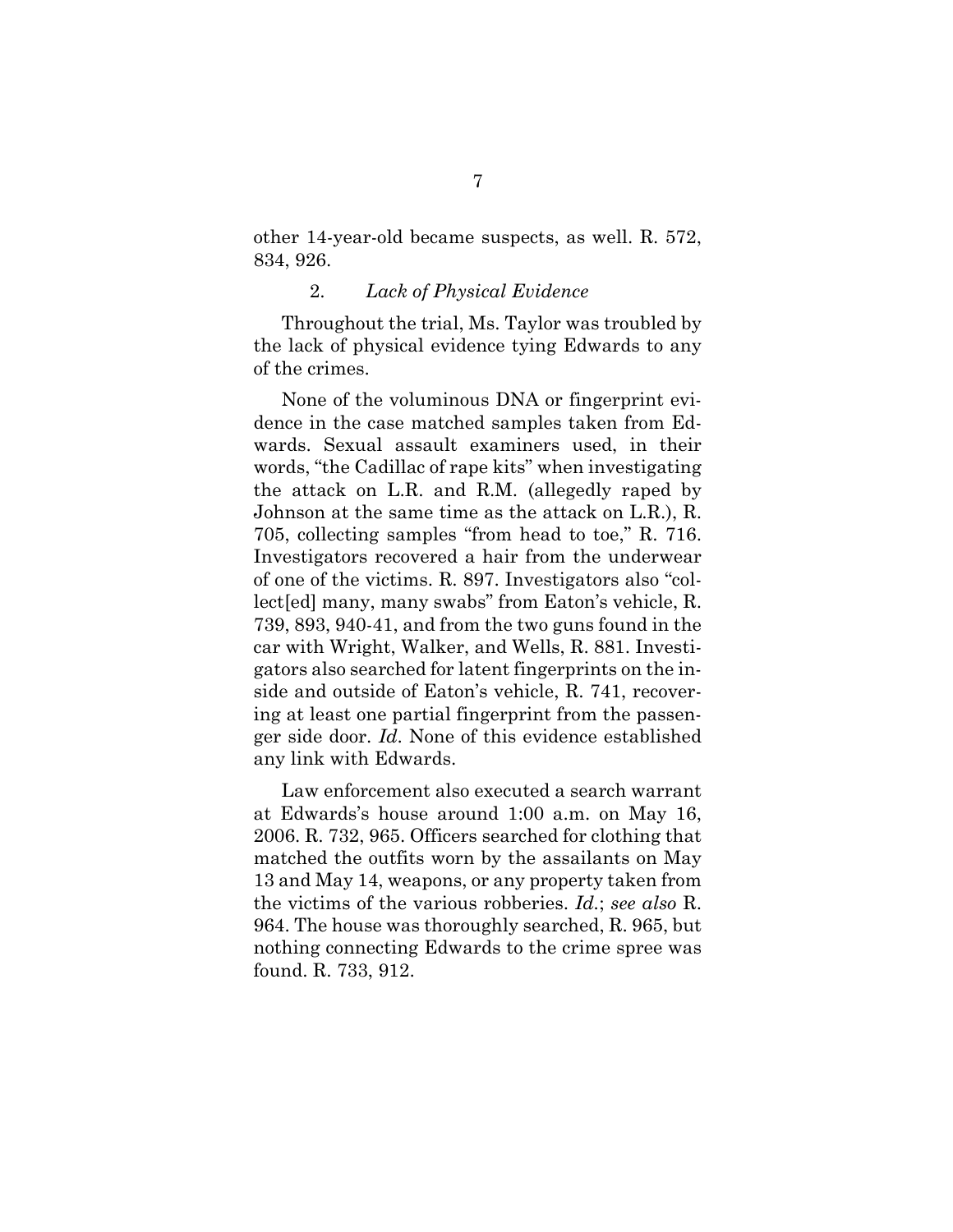### 3. *The State's Case*

The State's case was built chiefly on three pieces of evidence: (1) an eyewitness identification of Edwards by one of the six victims, Eaton; (2) a subsequently recanted confession by Edwards; and (3) the testimony of Jacquin James. Ms. Taylor thought that each of piece of evidence was flawed in significant ways.

Eaton selected Edwards's picture from a six-person photographic lineup, identifying him as one of the two people who committed the kidnapping, robbery, and rapes of May 13. R. 615. But there was good reason to doubt this identification, apart from the ordinary concerns about cross-racial identifications. *See* Sheri Lynn Johnson, *Cross-Racial Identification Errors in Criminal Cases*, 69 Cornell L. Rev. 934 (1984). First, although Eaton identified Edwards as one of his attackers, he was certain that L.R. was raped by someone else. R. 960. Second, Eaton said he was similarly positive of the identity of the other assailant who committed the May 13 crimes alongside Edwards, but the photograph he selected from the lineup was a "filler" (not the other suspect, Johnson, whose photograph appeared in the array). R. 617. Third, Eaton revealed that he had seen photographs of at least one suspect on the local news; "I saw it when I was at the police station, actually, it came on TV," possibly right before the identification procedure. R. 621. And fourth, the lineup was administered by the lead detective on the case, who was presumably familiar with the suspects' identities. R. 614. *But see* Rodriguez & Berry, *Eyewitness Science and the Call for Double-Blind Lineup Administration*, 2013 J. of Criminology 1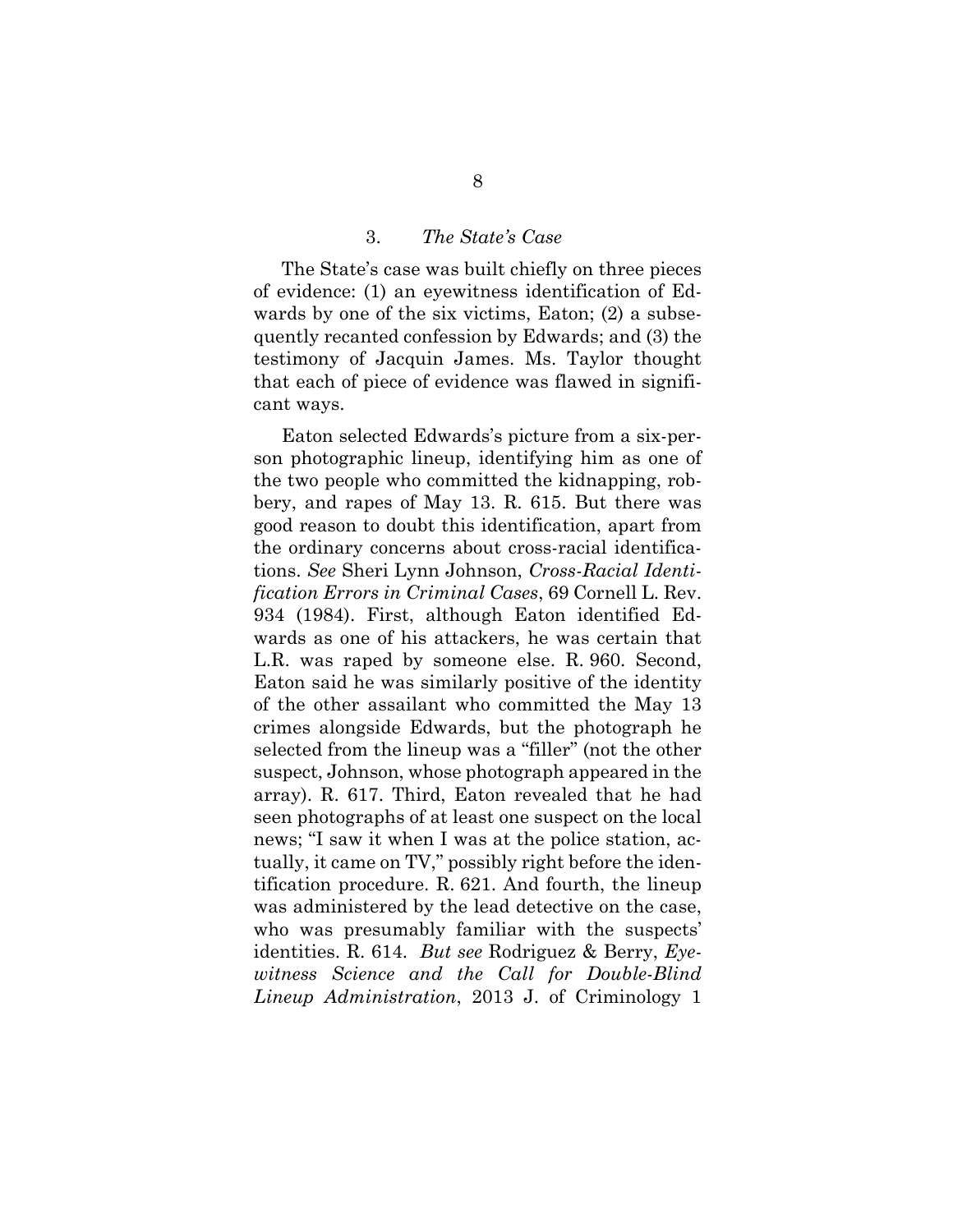(2013) (underscoring importance of administering lineups with personnel who are ignorant of suspect's identity). All of these factors undercut the probative value of Eaton's identification.

The second key piece of evidence against Edwards was a videotaped confession, which Edwards recanted under oath at trial. R. 1017-20. As the State admitted, what the videotape depicts was actually Edwards's *third* interrogation, but it was the first interrogation that investigators opted to record. R. 733-34 (acknowledging initial interrogation between 1 a.m. and 2 a.m.); R. 945-47, 966 (acknowledging second 75-minte interrogation beginning at 11 a.m). At trial, Edwards explained that, during the first two unrecorded interrogations, he repeatedly denied involvement in the crimes, but he was threatened, cajoled, and physically intimidated into changing his story. R. 1017-21. He testified that he "confessed" during the third interrogation after being coached in the second interrogation, during which detectives supplied him with the details of the crimes. *Id.*; *see also* Brandon L. Garrett, *The Substance of False Confessions*, 62 Stan. L. Rev. 1051, 1053–54 (2010) (examining 38 false confessions in DNA exoneration cases and noting suspects almost always "offered surprisingly rich, detailed, and accurate information" that was likely disclosed by police); Saul M. Kassin, et al., *Police-Induced Confessions: Risk Factors and Recommendations*, 34 L. & Human Behavior 3, 10 (2010) (recommending all custodial interviews be videotaped "in their entirety" because "investigators sometimes suggest and incorporate crime details into a suspect's confessions . . .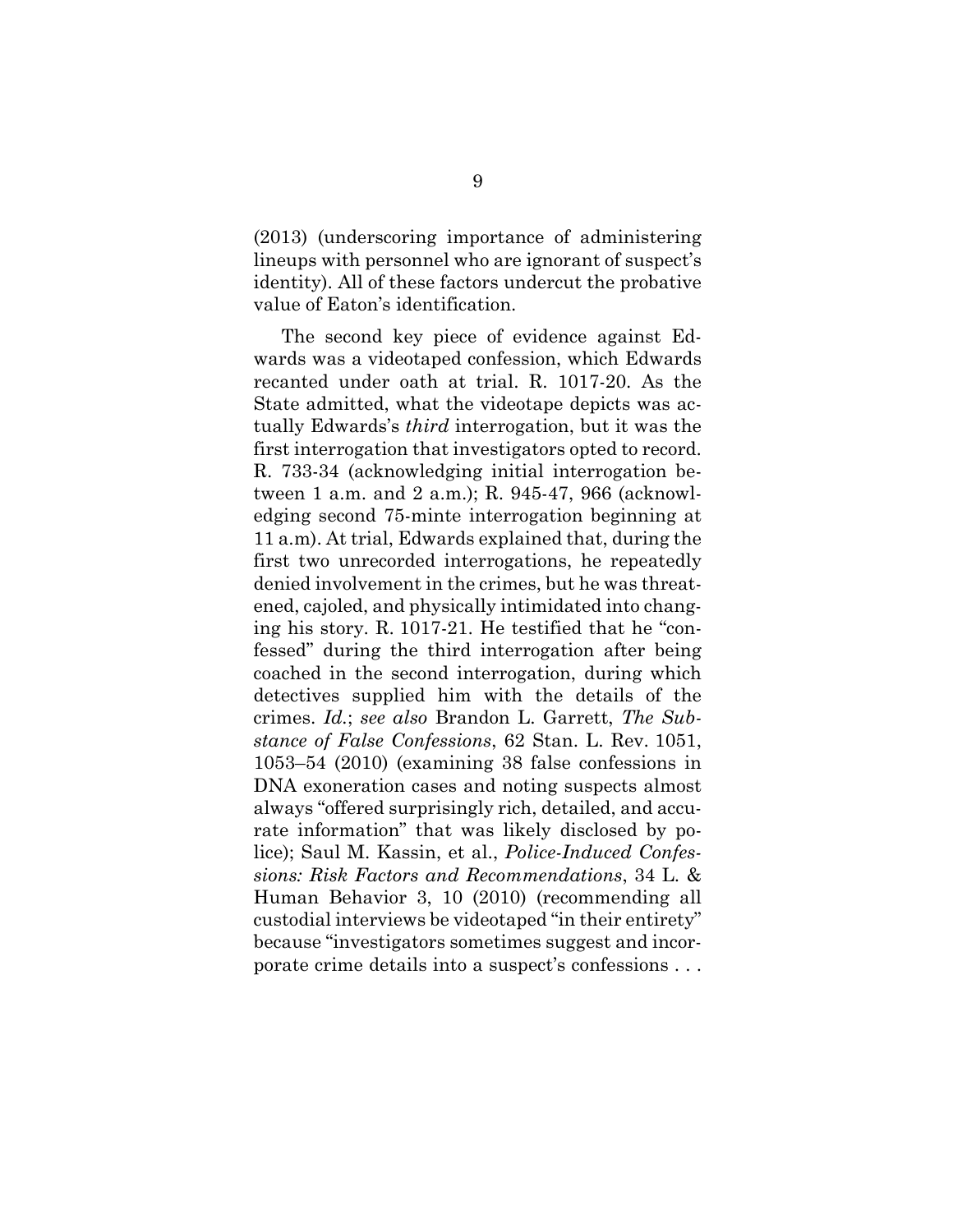[and consequently] many false confessions appear highly credible to the secondhand observer").

Ms. Taylor had ample reason to believe Edwards's explanation for the video. During the recording, one of the two interrogators, Det. Fairbanks, inadvertently supplied erroneous information about the model and color of the victim's car, and Edwards appeared to incorporate this information into his account (suggesting Edwards lacked independent knowledge of the events). R. 954, 970-71. Fairbanks testified that neither he nor his partner, Sgt. Attuso, "even entertained the idea of going out to start a video tape" during the second interrogation, for fear of breaking the flow of Edwards' self-incrimination. R. 968. Yet Attuso was captured on video leaving the room in the midst of the third interrogation, R. 969, undermining the State's explanation for why no video of the critical second interrogation existed. Fairbanks did other things that called his professionalism into question, too: Edwards testified that he asked for an attorney, R. 1021, and Fairbanks admitted on cross-examination that he advised the teenager "it was senseless to hire an attorney[.]" R. 972. And the State's account of the second interrogation would have been significantly stronger if Attuso—who played "bad cop" to Fairbanks's "good cop" throughout the encounter, R. 1030—had corroborated his partner's testimony and denied roughing up Edwards in the hours before the recording commenced. For reasons unexplained to jurors, the State elected not to call Attuso.

Finally, the State offered the testimony of one of the five other indicted teenagers, Jacquin James. R.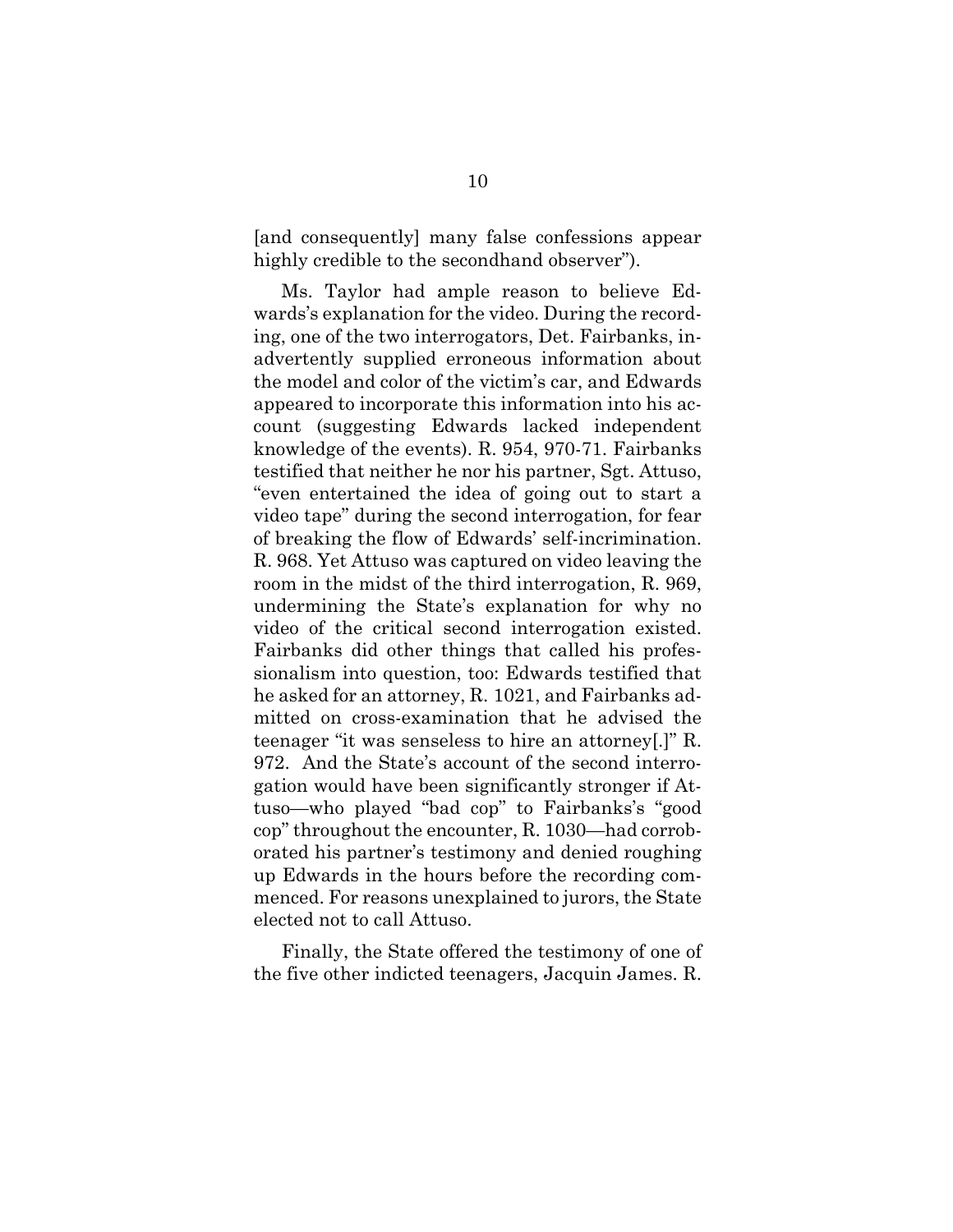817-42. Prosecutors did not ask James a single question concerning the crimes of May 13—or his whereabouts (or the whereabouts of Walker, Wright, and Wells) that night. R. 817-35. Instead, James's trial testimony focused just on the two later incidents: the attempted robbery of Levine and the kidnapping and robbery of Verret that occurred on May 14. R. 817- 35. James testified that he was with Edwards, Walker, Wright, and Johnson on the evening of May 14. R. 824. He claimed that he witnessed Edwards commit the attempted robbery of Levine, though he didn't notice any gun at the time. R. 823. (The jury unanimously acquitted Edwards on this charge. R. 1104-05.) James also claimed he drove Edwards and Johnson to another location, where they encountered Verret, for the purpose of stealing a car. R. 825. But James acknowledged that he had previously lied to police, R. 834, and that his testimony was motivated by a desire to "get the slack off of [him]," R. 836.

### 4. *Edwards's Testimony and Corroborating Evidence*

Ms. Taylor found credible Edwards's testimony that he was at home on the evening of May 13 with friends and family, R. 1009-11, and that he was involved only tangentially in the robberies of May 14 (which, he admitted, were committed by his friends), R. 1012-17.

On the evening of May 13, Edwards testified that he was home playing video games with his little brother and his little brother's friend, R. 1010-11; he didn't go out because there was a "Senior Breakfast" (which he attended with friends) early the next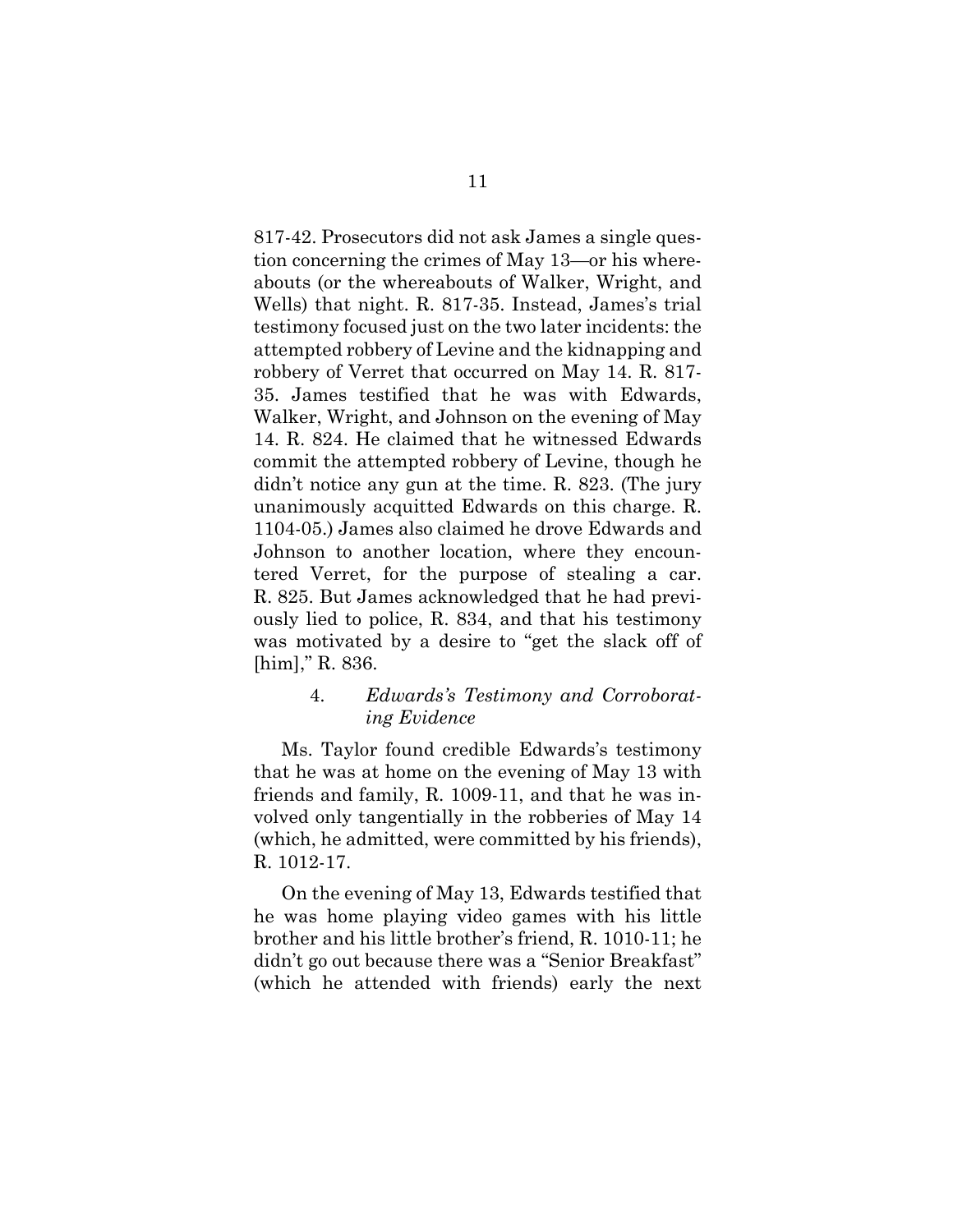morning at the school, R. 1011. Two witnesses corroborated this story. A friend, Rodney Walker, testified that he reached Edwards between 11:30 p.m. and 12:00 a.m. on his home phone number. R. 992. And Edwards's mother testified that Edwards was definitely at home between 8:00 p.m. and "about between 1:00 and 2:00" when she went to bed. R. 997- 98. She acknowledged on cross-examination that Edwards could have snuck out after that, R. 1000, but Eaton testified his ordeal began when he was kidnapped by two masked men shortly after 11:30 p.m., R. 589.

As for the evening of May 14, Edwards acknowledged that he met up with his friends (including Johnson, James, Walker, Wells, Wright, and others) at the bowling alley, R. at 1011-13. The friends decided to drive around town. *Id.* While stopped at a red light, James jumped out of the car and unsuccessfully attempted to rob a pizza delivery man (Levine). R. 1012. Soon they arrived at an apartment complex where James told Johnson "this would be a good place" to steal a car. R. 1013. At James's urging, Edwards exited the car to help Johnson, but then "got nervous" and backed out. R. 1013-14. He reconnected with his friends later in the evening, but played no direct role in the kidnapping and robbery of Verret. R. 1015-17.

### 5. *Conclusion*

Individuals in a particular group tend to "see those in other groups as a more homogenous mass (outgroup homogeneity) and in a more negative manner (outgroup derogation)." Antony Page, *Batson's Blind-Spot: Unconscious Stereotyping and the*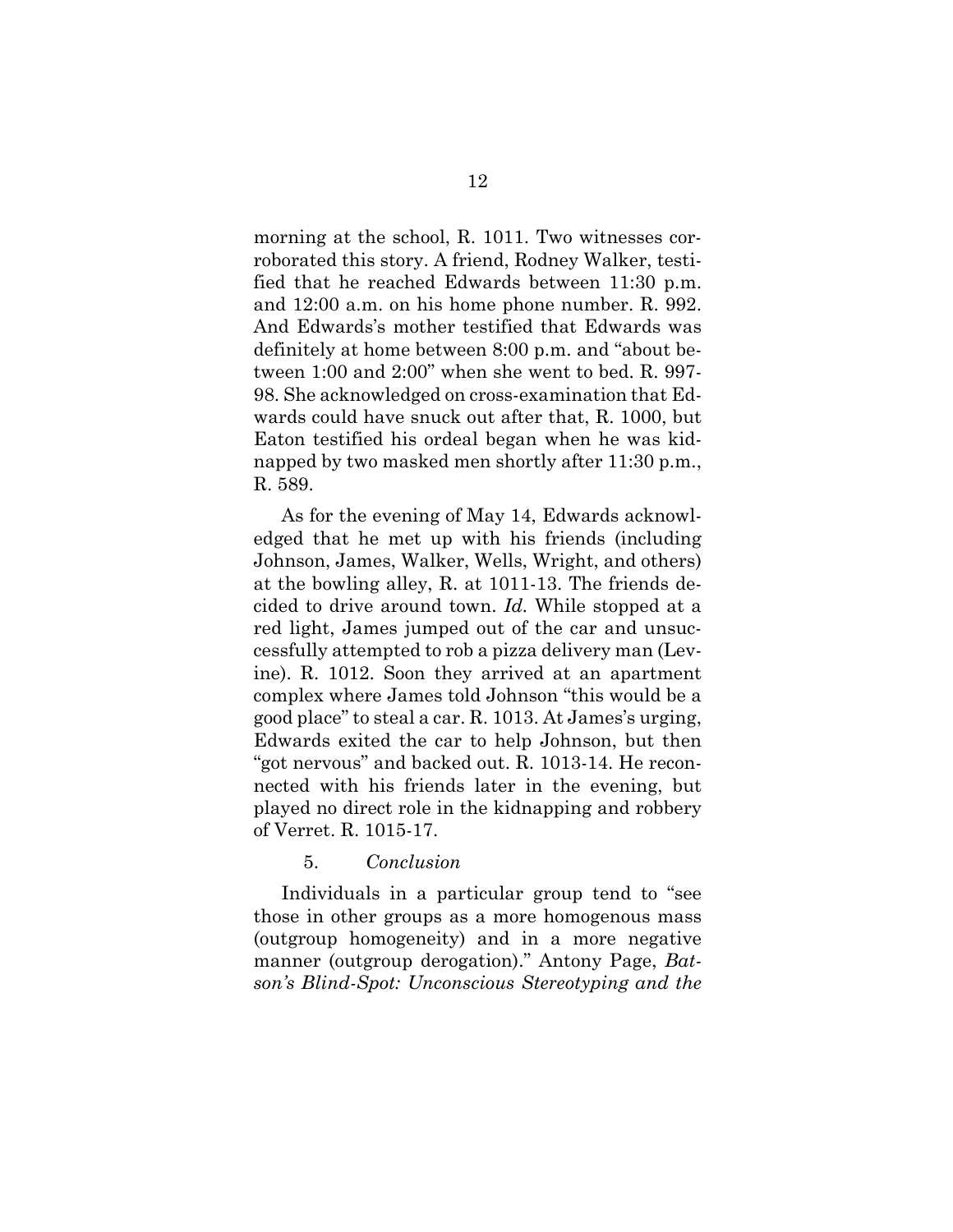*Peremptory Challenge*, 85 B.U. L. Rev. 155, 196 (2005); *see also id.* at 193-207 (discussing additional psychological research on group biases). It is hardly surprising, in other words, that a group of eleven older white jurors might view a Black teenager particularly one who socializes with unsavory friends of the same race—in a less differentiated fashion than would a younger Black juror like Ms. Taylor. Ordinarily, we rely on "thoughtful, rational dialogue [that constitutes] the foundation of . . . the jury system" to mediate these competing perspectives, *Pena-Rodriguez v. Colorado*, 137 S. Ct. 855, 871 (2017). Non-unanimity obviated the need for such "dialogue" here.

### **B. Unanimity Ensures that the Participation of Black Jurors Counts**

Louisiana's unconstitutional abandonment of the unanimity requirement meant that Edwards could be convicted without the assent of a single nonwhite juror (despite being tried, in 2007, in a jurisdiction that was nearly half Black). *See* U.S. Bureau of the Census, American Community Survey (ACS) 5-Year Estimates (2010), Table DPO5, available at https://data.census.gov/cedsci. A closer examination of jury selection in this case helps illustrate the ways in which non-unanimity—coupled with other forms of racial exclusion in jury selection—continues to foreclose the "meaningful" participation of Black jurors like Ms. Taylor in the administration of Louisiana criminal justice. *See Johnson*, 406 U.S. at 397 (Stewart, J., dissenting); *Ramos*, 140 S. Ct. at 1493.

When Ms. Taylor entered the courtroom for Edwards's trial, she was one of forty potential jurors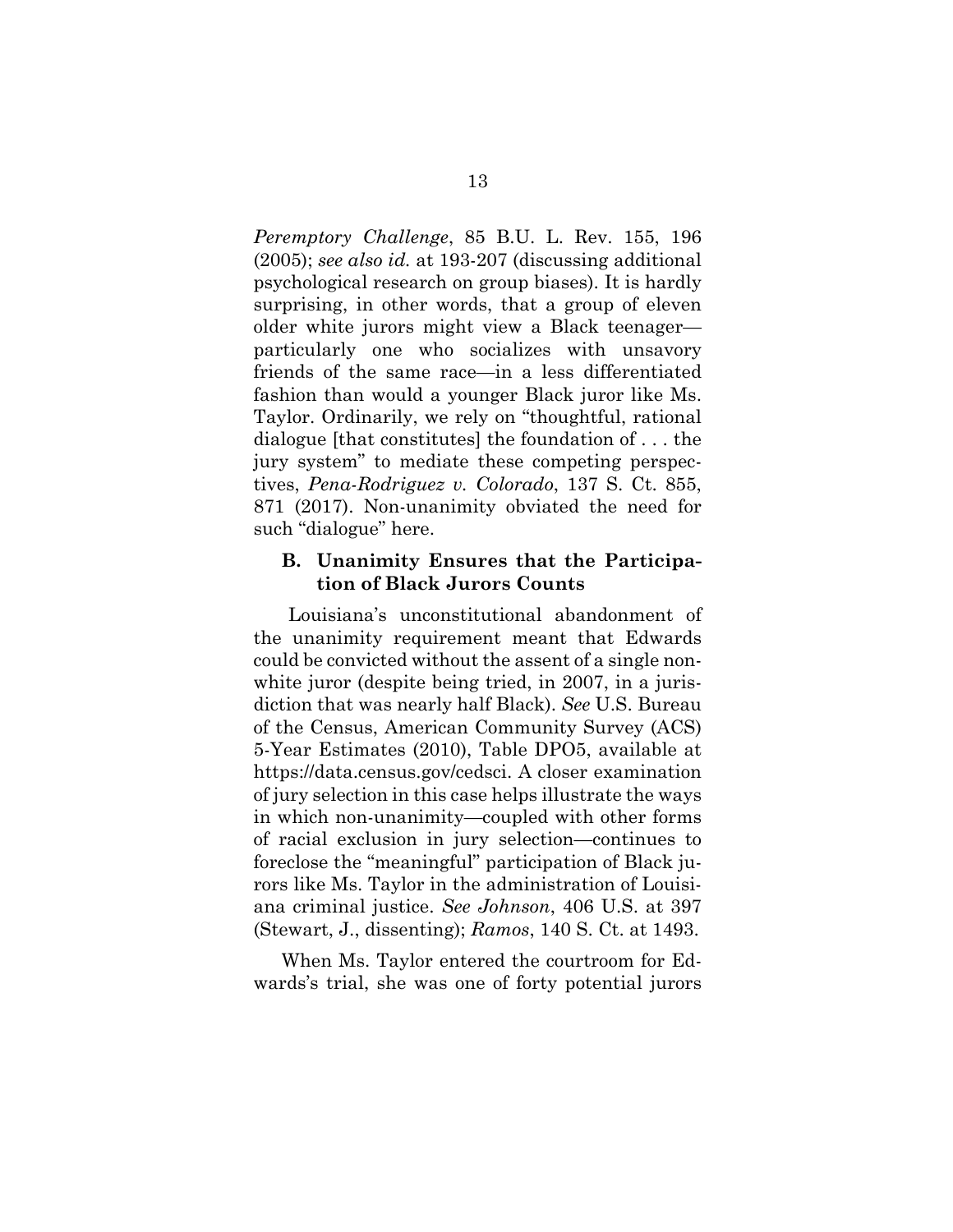from which the final panel of twelve was ultimately selected. R. 337-39. In this initial group, twenty-nine potential jurors were white and eleven were Black. *Id.* Black jurors thus made up 28% of the initial venire, despite constituting 45.0% of the East Baton Rouge population. *Id. See* Figure 1.

Then began the process of "qualifying" the jury. The State of Louisiana removed eight jurors using challenges for cause; five were Black. *See* Figure 2. Each of the Black jurors disclosed negative experiences with the legal system that might shape their view of the evidence. *See* R. 1203 (falsely accused of crime as teenager); R. 1263 (prosecutors not interested when stepson was molested); R. 1287 (brother died in prison while serving lengthy robbery sentence); R. 1284 (two incarcerated children; concerns about life sentences); R. 1326 (police officer "shot [father] and he shot him back"). When white jurors disclosed family members' run-ins with the law, prosecutors asked leading questions to confirm that they would not be biased against the State; they did the opposite with similarly situated Black jurors. *Compare* R. 1333 ("You think the system worked out fairly for your daddy? . . . And you don't think it's going to play any role in your decision?") (white juror) *with* R. 1288-89 ("What I'm hearing and what you're tell me, is you're angry with the justice system right now because of what happened? . . . What I hear you telling me is that based upon your life experience, based on what your brother has been through, it's going to be very difficult for you not to hold that against the State in this case?") (Black juror).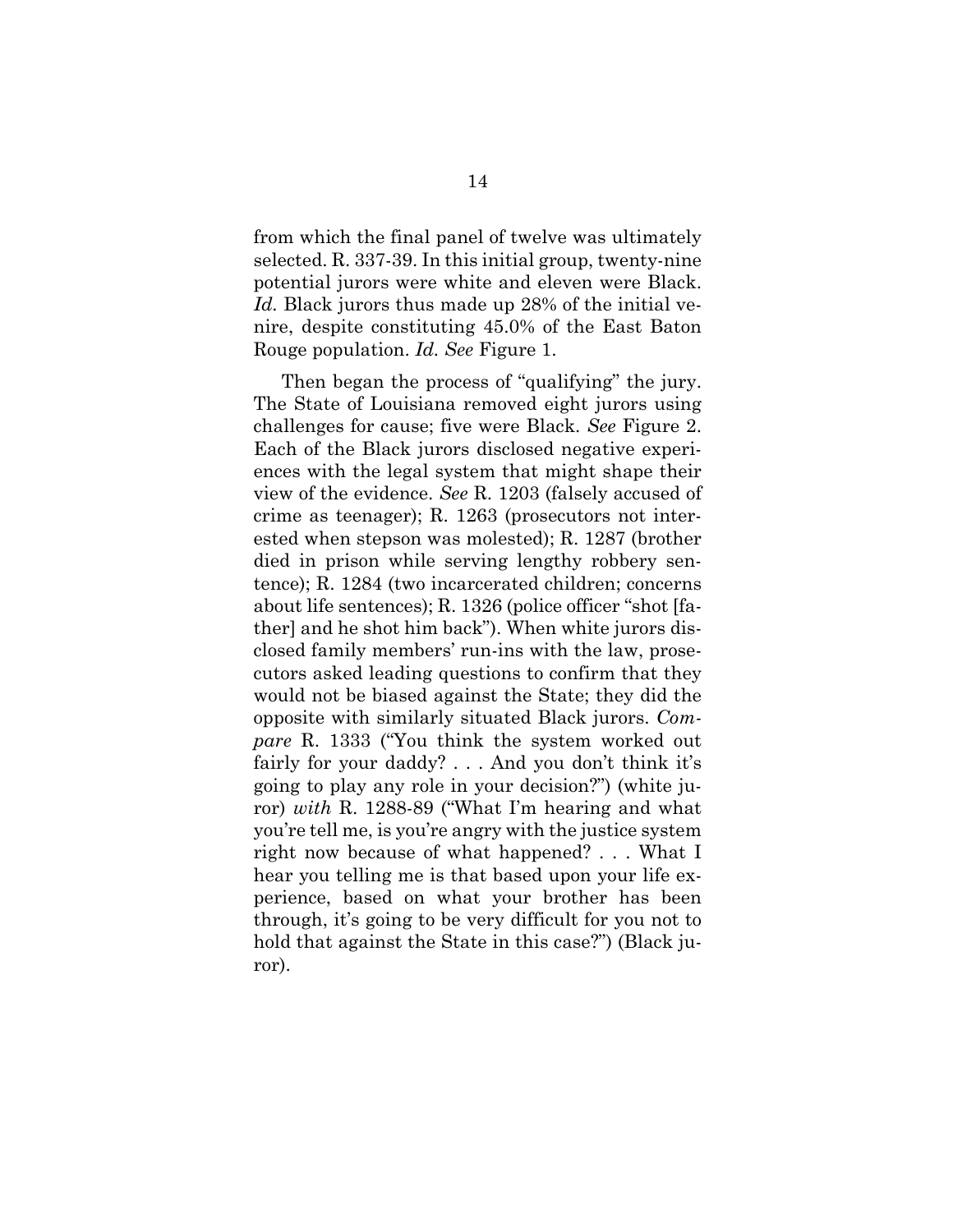# **Initial Jury Pool**

Figure 1 – Initial Jury Pool (R. 338-40).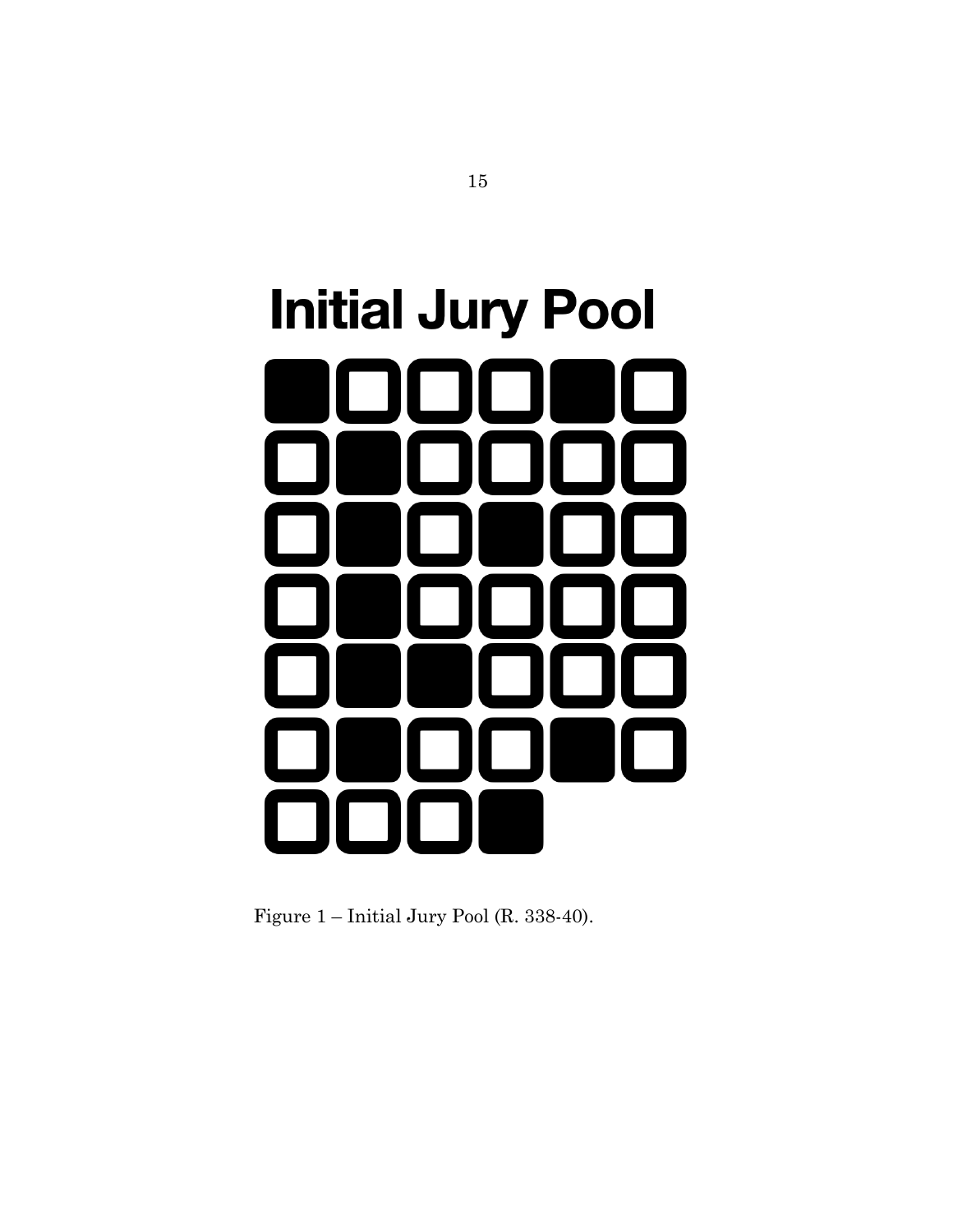## **Gov't For-Cause Challenges**

Figure 2 – Gov't For-Cause Challenges (R. 338-40).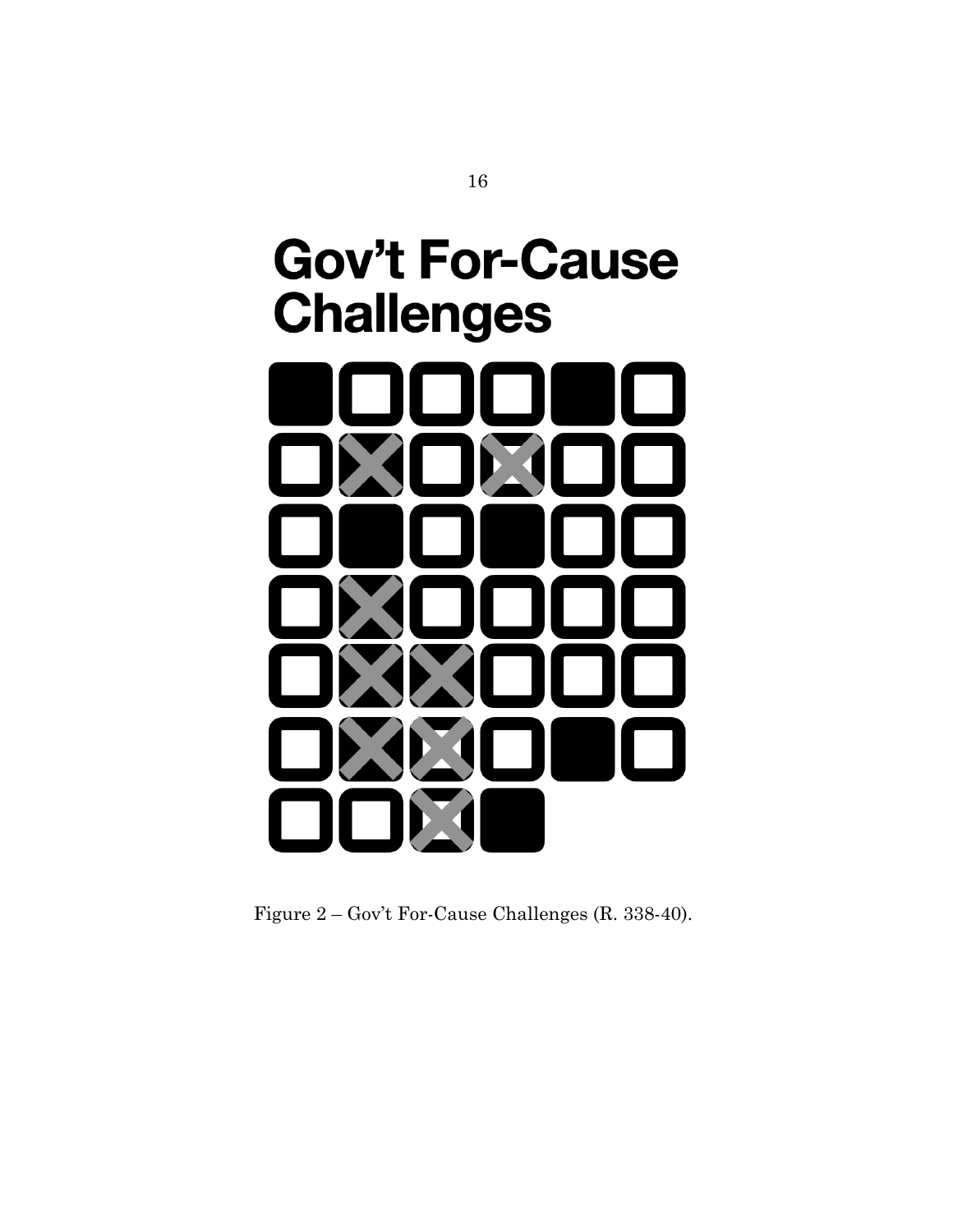## **Gov't Peremptory Strikes**



Figure 3 – Gov't Peremptory Strikes (R. 338-40).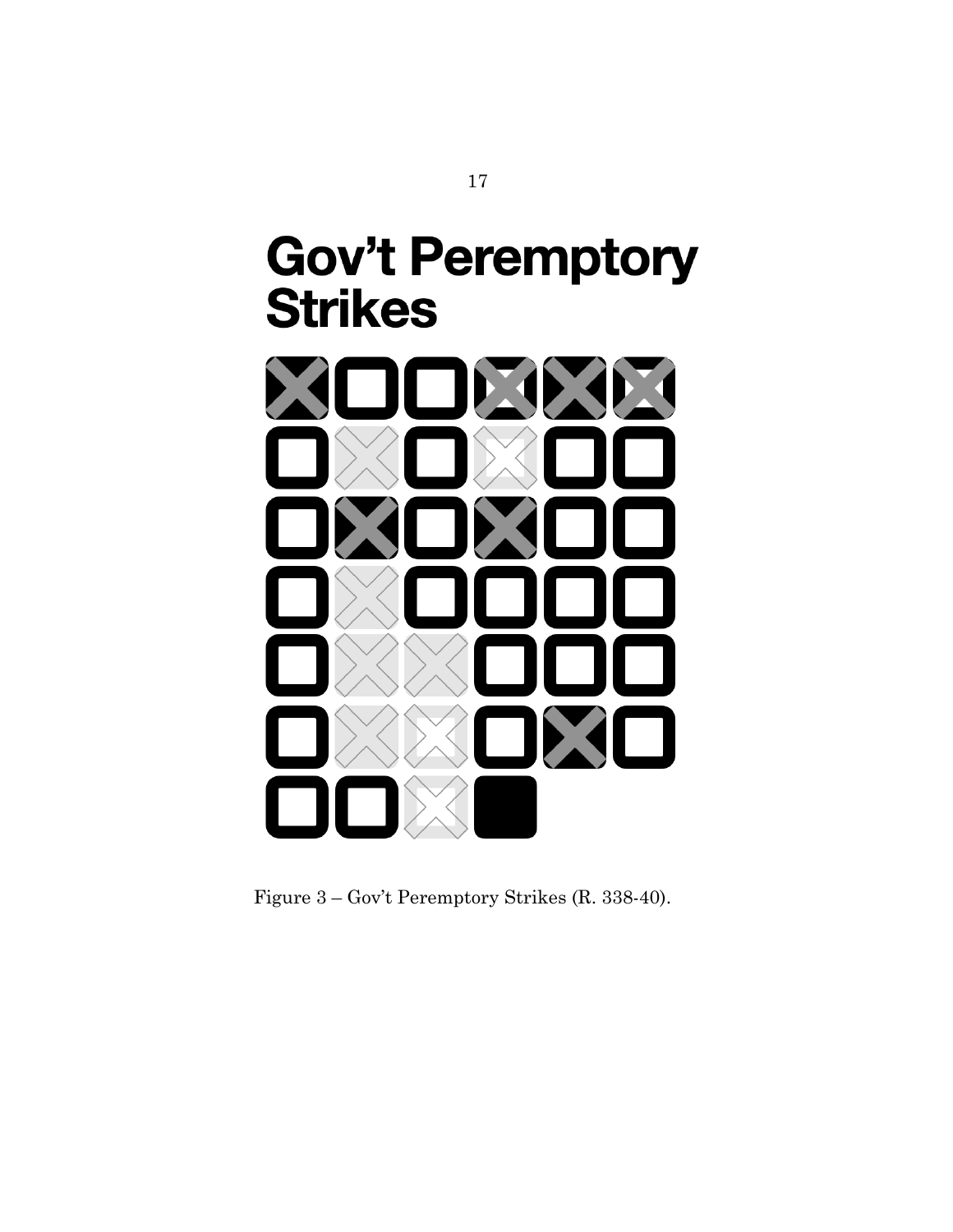

Figure 4 – Jury Pool Remaining (R. 338-40).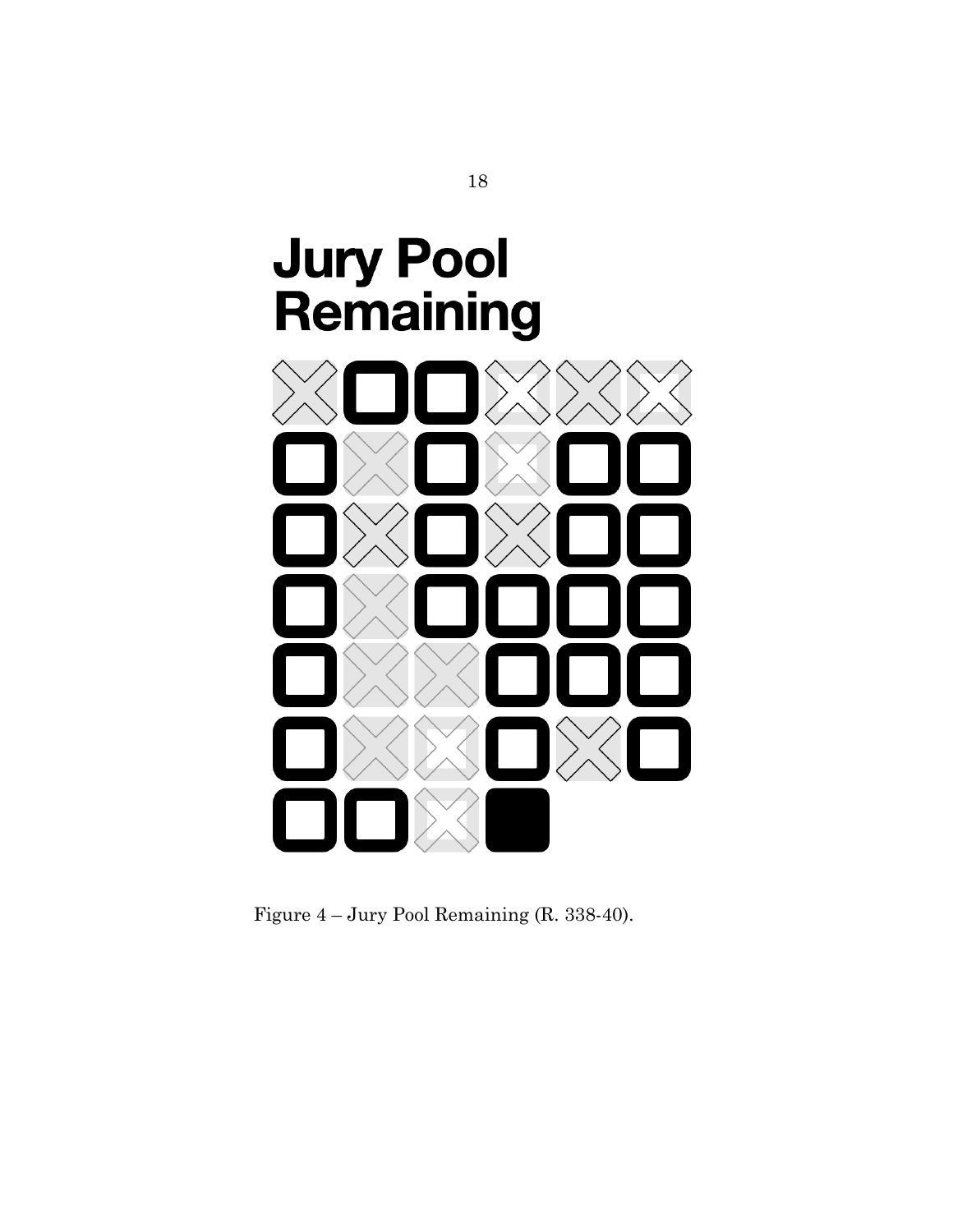Only six Black potential jurors were "qualified" and remained in the venire before peremptory strikes. The State used five of seven peremptory strikes to eliminate Black jurors, leaving only one Black juror (Ms. Taylor). R. 338-40. *See* Figures 3 & 4. At the time the State accepted her as the twelfth and final juror, the parties knew that no more than one Black juror would be empaneled. R. 1383-84.

Ms. Taylor thus became the twelfth juror in this case. In a jurisdiction compliant with the Sixth Amendment, her presence would dictate that the assent of one non-white juror would be required to convict the defendant. But not in Louisiana or Oregon. *See* Figure 5. Because of Louisiana's non-unanimous verdict rule, the white jurors could reach a verdict of "guilty"—which, in this case, triggered a mandatory life-without-parole sentence—without Ms. Taylor's vote. *Cf.* Albert W. Alschuler, *Racial Quotas and the Jury*, 44 Duke L.J. 1, 1 (1995) ("Few statements are more likely to evoke disturbing images of American criminal justice than this one: 'The defendant was tried by an all-white jury.'").



in Louisiana and Oregon

Figure 5 – Seated Jury (R 388-40).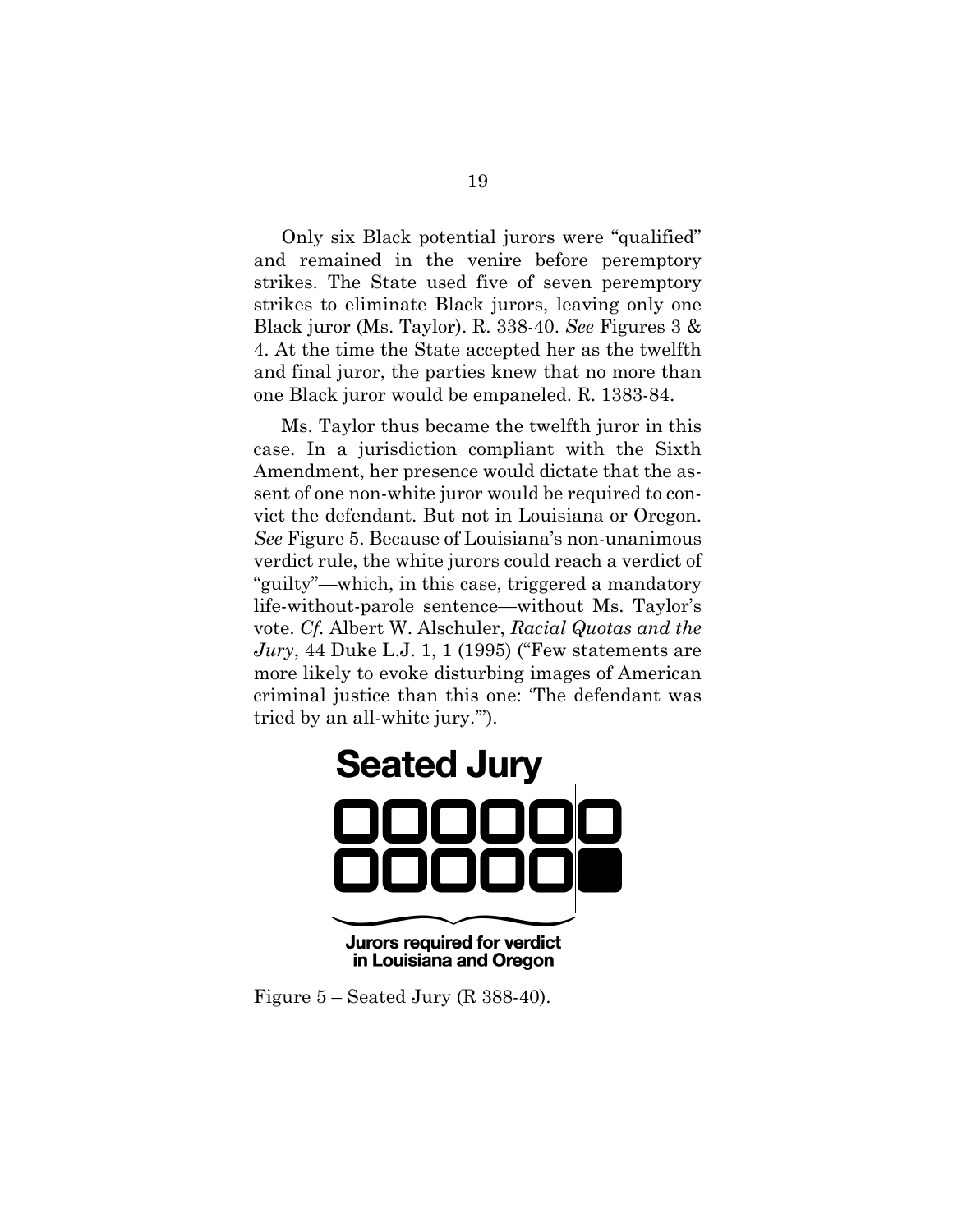### **II. LOUISIANA OFFICIALS HAVE ALWAYS RECOGNIZED (AND DISREGARDED) THE HARMS OF NON-UNANIMOUS VERDICTS**

### **A. Unanimity Has Always Assured Greater Accuracy**

In a regime where one or two jurors' belief in the defendant's innocence may be disregarded by their colleagues, the likelihood of an erroneous conviction is substantially higher. *See Brown v. Louisiana*, 447 U.S. 323, 333 (1980) ("The prosecution's demonstrated inability to convince all the jurors of the defendant's guilt certainly does nothing to allay our concern about the reliability of the jury's verdict."). Louisiana officials have known this to be true ever since non-unanimous verdicts were first adopted.

In 2018, when Louisiana legislators and voters finally amended the Louisiana Constitution to restore the rule of unanimity, accuracy concerns figured prominently in the debate. In the Louisiana Senate, the reforms nearly stalled, until State Senator Dan Claitor—a former prosecutor—disclosed a particularly pernicious way Louisiana's law undermined the accuracy of convictions. S*ee* Jessica Rosgaard & Wallis Watkins, *How Louisiana's Unanimous Jury Proposal Got on the Ballot*, WWNO.ORG, Oct. 23, 2018 (noting bill lacked required two-thirds support until "Senator Dan Claitor took to the podium"). The lawmaker confessed that he and other prosecutors, when handling "a particularly hard [low-level felony] case . . . [we] would upcharge them [to a more serious felony], because it was easier for me to convict them with ten out of twelve—I'm not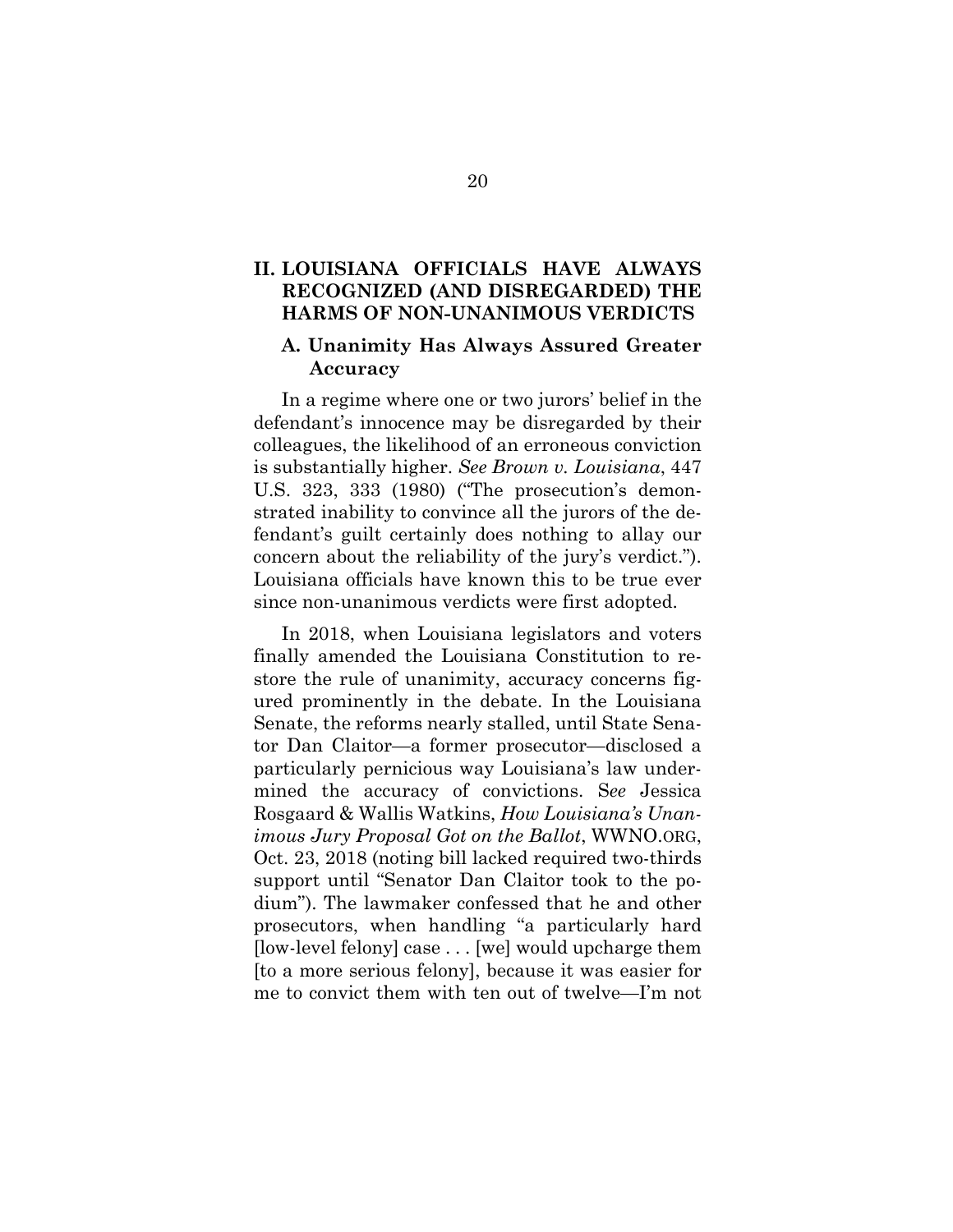proud of that—then it is six out of six [as required for low-level felony verdicts]." S.B. 243, 2018 Reg. Sess., Debate on Final Passage (Apr. 4, 2018) (Statement of Sen. Claitor), http://senate.la.gov/video/videoarchive.asp?v=seate/2018/04/040418SCHAMB\_0 at 01:08:28. He urged his fellow white colleagues to consider not just whether "10 of 12 in a jury is good enough for those people . . . good enough . . . for African-American[s] . . . good enough for Hispanics," but also whether it was "good enough for your children . . . your wife . . . your neighbor?" *Id.* at 1:17:00. The bill cleared the Senate, 27-10. *Id.* at 1:24:20.

Convention delegates were similarly focused on inaccurate convictions when Louisiana shifted from 9-3 verdicts to 10-2 verdicts at the Constitutional Convention of 1973. When introducing language imposing the more demanding standard to the Convention as a whole, Vice Chairman of the Convention Chris J. Roy held aloft a picture of Wilbur McDonald, a man recently exonerated after being convicted of rape and murder in Illinois. 7 Records of the Louisiana Constitutional Convention of 1973: Convention Transcripts 1184 (La. Constitutional Convention Records Comm'n 1977). Roy argued that adopting a more stringent 10-2 requirement was the bare minimum delegates should do to ensure accuracy:

I've had enough of it, I've had to bring with me—let me show you a picture, this fellow [McDonald] here . . . Three years later after every benefit of doubt had been accorded to him the real culprit came up . . . and admitted his guilt. . . . . We ask you to consider what 'beyond reasonable doubt' means. If it means to you that it takes only seventy-five percent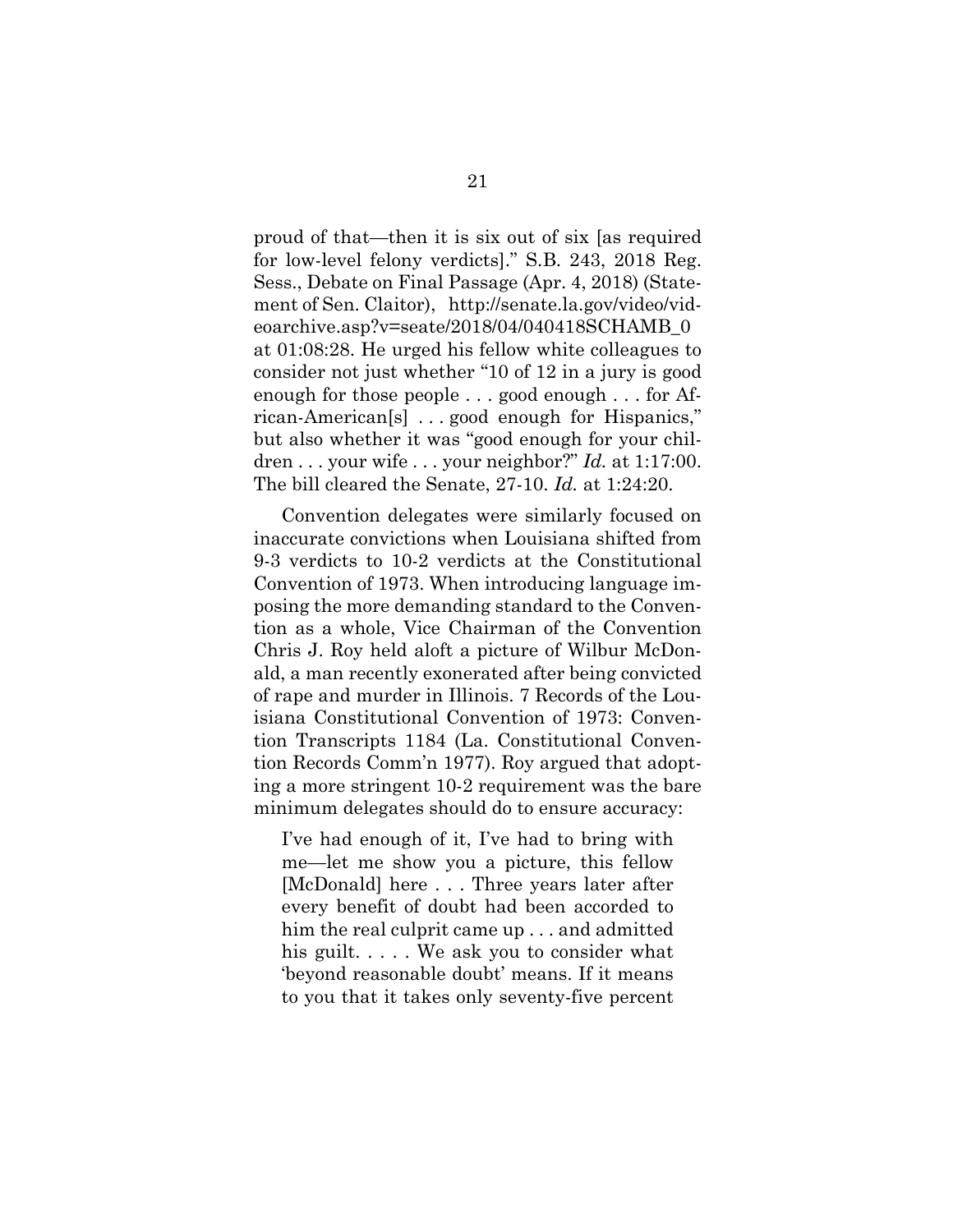to send a man to Angola . . . if that's what you want to do, then do it. But let's not say that you weren't told. Let's not argue about ten out of twelve being too much to ask for.

### *Id.* at 1184-1185.

Since the very beginning of non-unanimous verdicts, Louisiana officials have downplayed, or simply disregarded, the dangers of inaccurate outcomes; indeed, appeasing white citizens' desire for racial retribution (at the expense of accuracy) was the whole point. Louisiana's leading newspaper first endorsed non-unanimous verdicts in 1893 in the wake of the lynching of "three terrified negroes" by a mob in "a state of wild excitement." *See Triple Lynching*, Daily Picayune (New Orleans, La.), Jan. 22, 1893, at 1. The lynching victims were suspects in an attempted robbery and murder, but newspaper accounts noted that (1) a different armed suspect was initially erroneously detained, and (2) the evidence against one of the three men, thought to be the triggerman, was substantially stronger than the evidence against the other two. *Id.* Lynchings were regrettable, the *Picayune*'s editors solemnly opined, but the clamor for such extrajudicial violence might abate "if nine jurors should be competent to bring in a verdict, and so overthrow the power of a single person to disappoint . . . justice."*Put a Stop to Bulldozing*, Daily Picayune (New Orleans, La.), Feb. 1, 1893, at 4. Oregon newspapers made the same argument when nonunanimity was adopted there. *Jury Reforms Up to Voters*, Morning Oregonian (Portland, Or.), Dec. 11, 1933, at 6 (invoking "the epidemic of lynchings" across the country as reason for voters to support non-unanimity).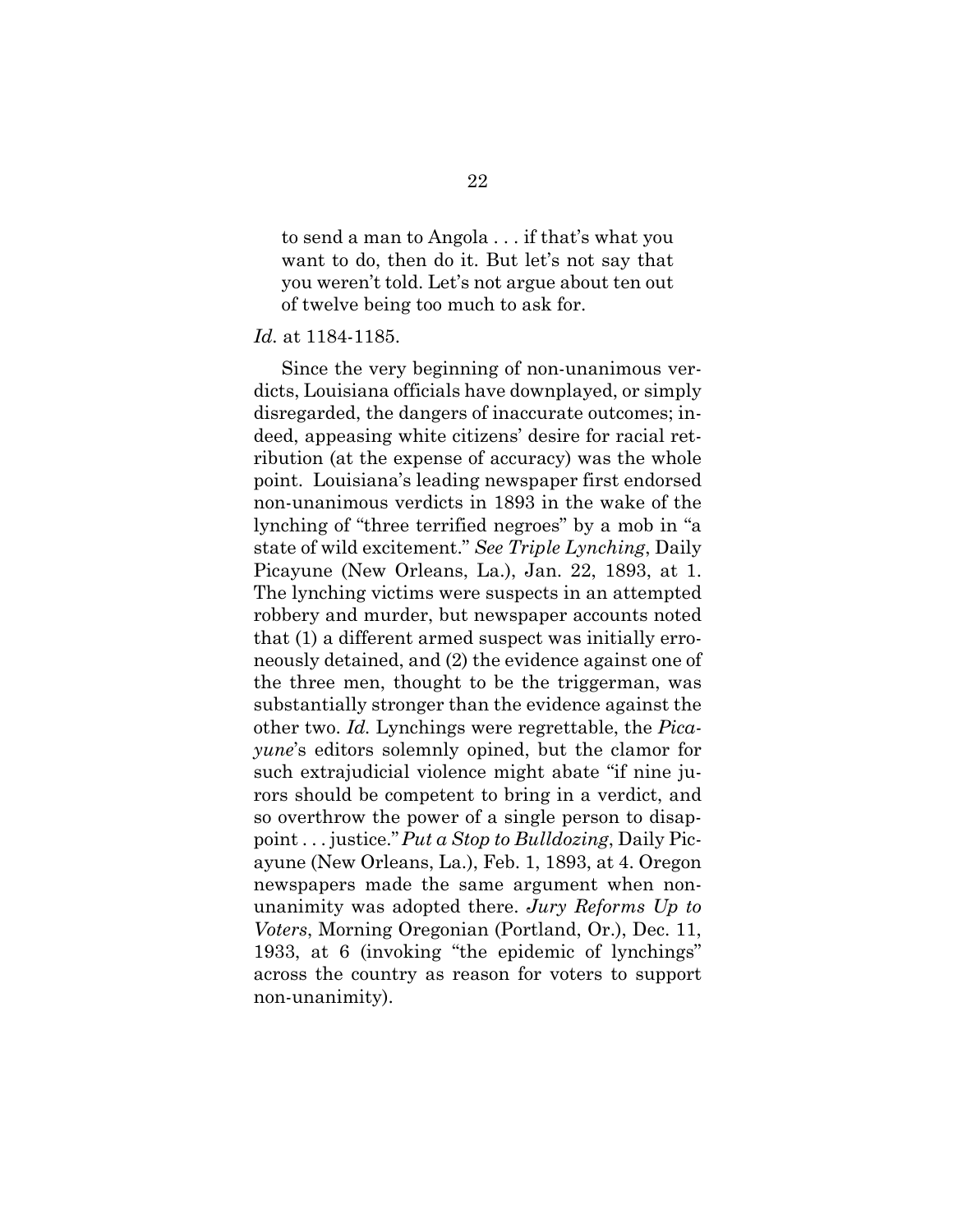Not all Louisiana lawmakers were convinced. Even at the avowedly white supremacist Constitutional Convention of 1898, some dissenters warned that non-unanimity posed an unacceptably high risk to (white men's) liberty; twenty-seven delegates voted against the measure, with one explaining it "abrogates the right of trial by jury—the very bulwark of our liberties." Explanation of Votes (Mr. Sanders), in Official Journal of the Proceedings of the Constitutional Convention of the State of Louisiana 355 (H. Hearsey ed. 1898). But this was a risk that the majority of delegates were willing to take. *Id.* at 379 (Address of Thomas J. Semmes, Chairman of the Committee on the Judiciary) (boasting reforms would eliminate "delays which have so often resulted in a man being hung by a mob").

The State of Louisiana will likely argue that even if unanimity reduces the likelihood of an inaccurate conviction, the marginal benefit of the rule is insufficiently profound to warrant retroactive application of *Ramos*. *Cf. Schriro*, 542 U.S. at 356. The argument remains, at its core, that ten out of twelve is "good enough." But, following State Sen. Claitor's queries, one wonders whether it would be "good enough" if Louisiana's prison population had been majority-white at any point since 1898. *See* Mark Carleton, Politics and Punishment: The History of the Louisiana State Penal System 88 (1984); Robert J. Smith and Bidish J. Sarma, *How and Why Race Continues to Influence the Administration of Criminal Justice in Louisiana*, 72 La. L. Rev. 361, 365 (2012). Or if the majority of those jurors who cast "empty votes" for acquittal were white citizens, rather than Black citizens. *State v. Maxie*, No. 13-CR-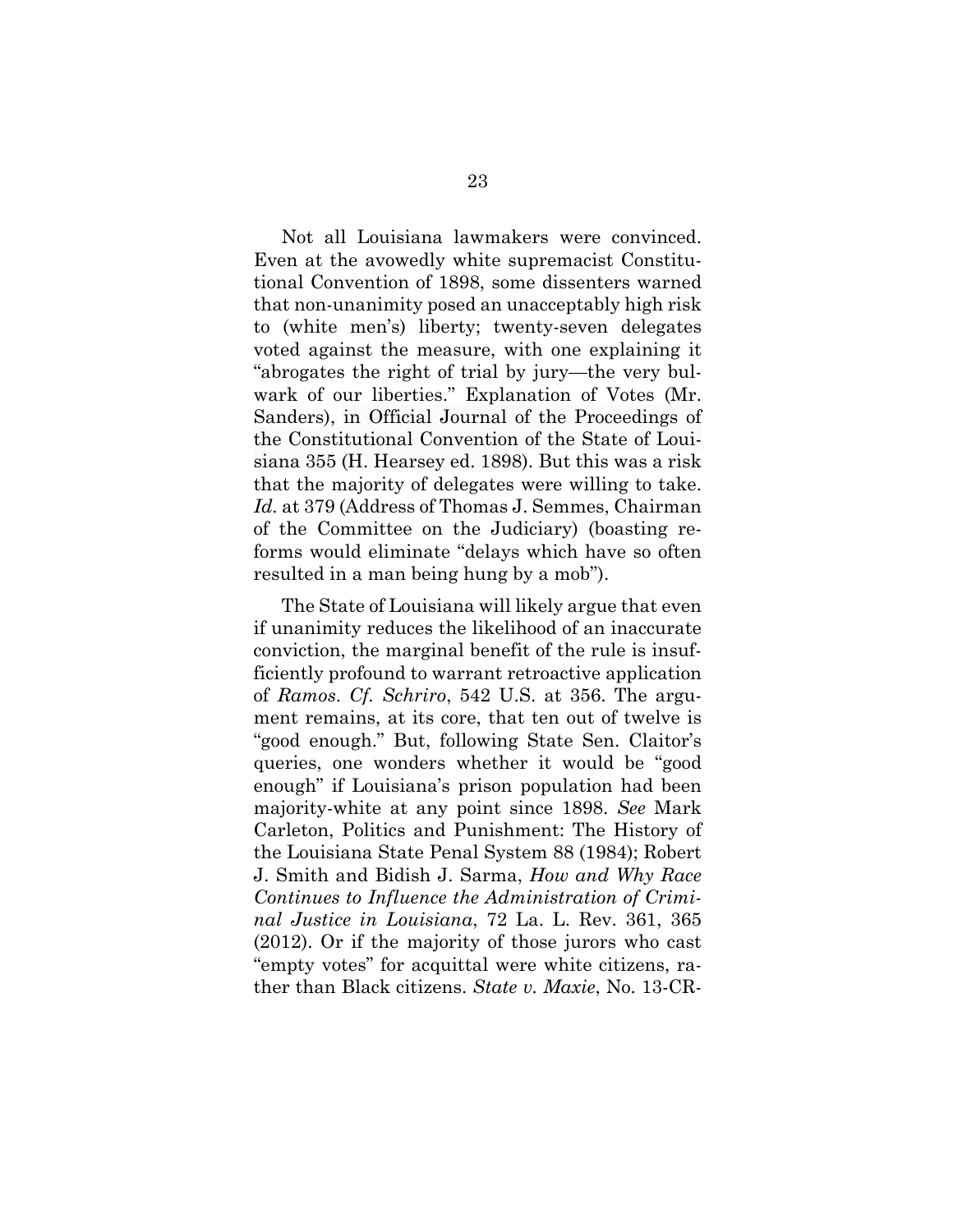72522 (La. 11th Jud. Dist., Oct. 11, 2018 ("[T]he comparative disparities are statistically significant and startling[;] African-American jurors are casting empty votes 64 percent above the expected outcome[.]"). Ms. Taylor respectfully submits that nonunanimous verdicts have never been "good enough."

### **B. Unanimity Has Always Implicated Fundamental Fairness**

Accuracy considerations aside, the rule of unanimity implicates the fundamental fairness of criminal proceedings by ensuring that the voice of jurors like Ms. Taylor count. This Court has highlighted the racist origins of Louisiana's non-unanimous verdict system, and the importance of that history in assessing the law's validity. *Ramos*, 140 S. Ct. at 1394-95; *id.* at 1408 (Sotomayor, concurring); *id.* at 1417-18 (Kavanaugh, J., concurring in part). But the particular ways in which the law has always targeted and impacted Black *jurors*, like Ms. Taylor, warrant special emphasis.

In both the North and the South, "[p]utting blacks on juries was a radical idea," at least until shortly before the Civil War. James Forman, Jr., *Juries and Race in the Nineteenth Century*, 113 Yale L.J. 895, 910 (2004). As Congress debated the Thirteenth Amendment, however, Black Louisianans began publicly demanding (as they would for the next three decades) a critical component of full citizenship: the ability to serve as jurors on equal footing with white citizens. Cong. Globe, 38th Cong., 2d Sess. 289 (1865) (statement of Rep. Kelley) (quoting *Is There Any Justice for the Black?*, New Orleans Trib., Dec. 15, 1864). The "jury-box," no less than the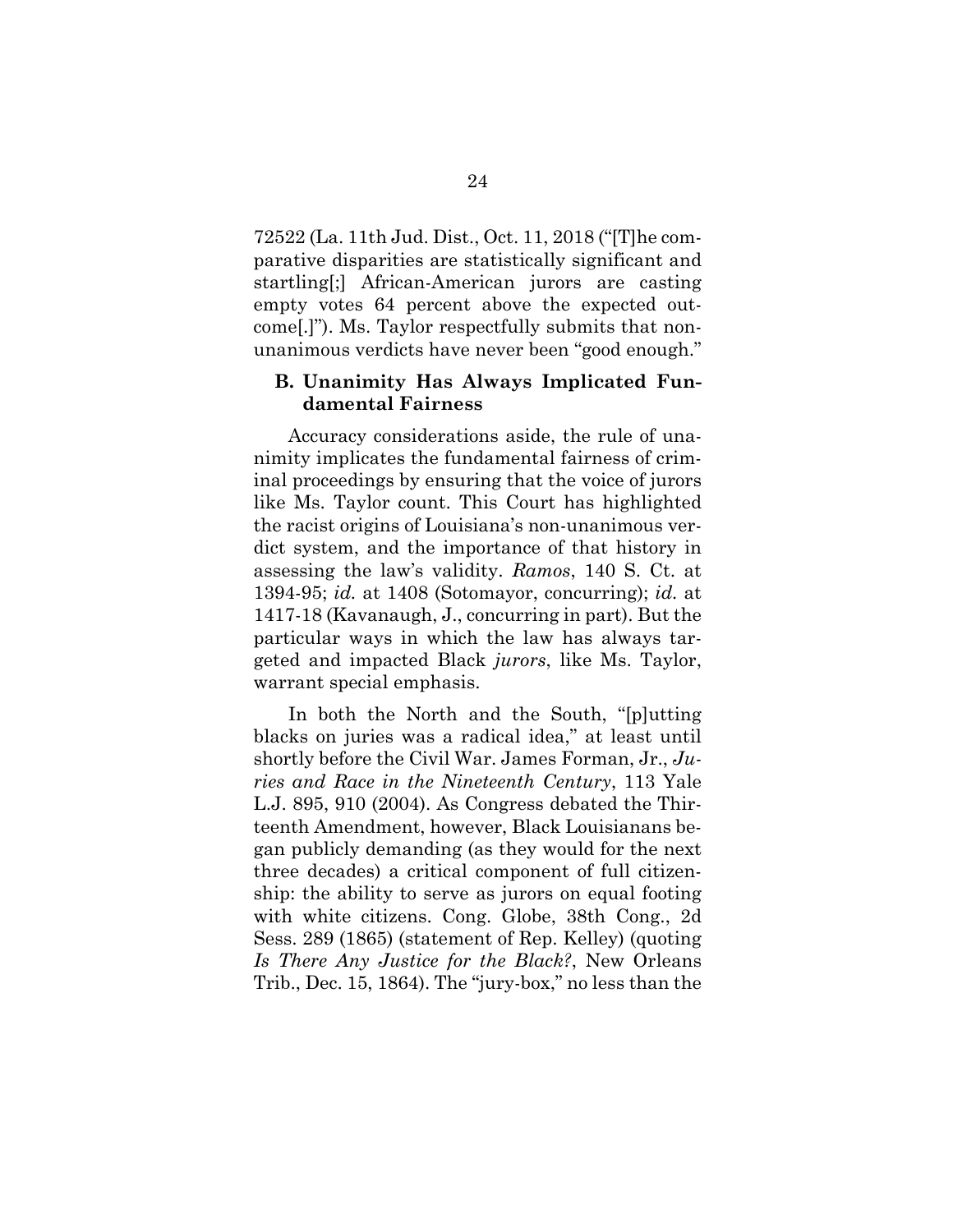"ballot-box" and "cartridge-box," was essential to the freedman becoming a citizen. Frederick Douglas, Life and Times of Frederick Douglas 420 (1882).

Congress and the Court acted assertively, at least initially, to ensure the participation of Black jurors in state court proceedings. In 1875, Congress made it a federal crime for State officials to disqualify jurors "on account of race, color or previous condition of servitude." Civil Rights Act of 1875, ch. 114, 28 Stat. 335, 335-37. While this Court struck down other parts of the Act, *see Civil Rights Cases*, 109 U.S. 3 (1883), it upheld the jury discrimination provisions, *Strauder v. West Virginia*, 100 U.S. 303 (1880); *Ex Parte Virginia*, 100 U.S. 339 (1880).

Guaranteeing meaningful Black jury service was critical for several overlapping reasons. An integrated jury affirmed the citizenship of those called to serve: Black newspapers would often publish the names of prominent community leaders empaneled as jurors. *See, e.g.*, *Personal Mention*, Weekly Pelican (New Orleans, La.), Apr. 4, 1887, at 1; *see also*  Michael Klarman, From Jim Crow to Civil Rights: The Supreme Court and the Struggle for Racial Equality 39 (2004) (discussing Black jury service "as a form of officeholding"). It limited impunity for white purveyors of racial violence against Black victims. Forman, *supra*, at 936 (arguing Reconstruction Republicans "recognize[d] that the exclusion of blacks from juries made it impossible [for Black victims] to achieve justice in Southern courts"). And it protected Black defendants. In early cases like *Strauder*, the Court "understood that allowing the defendant an opportunity to secure representation of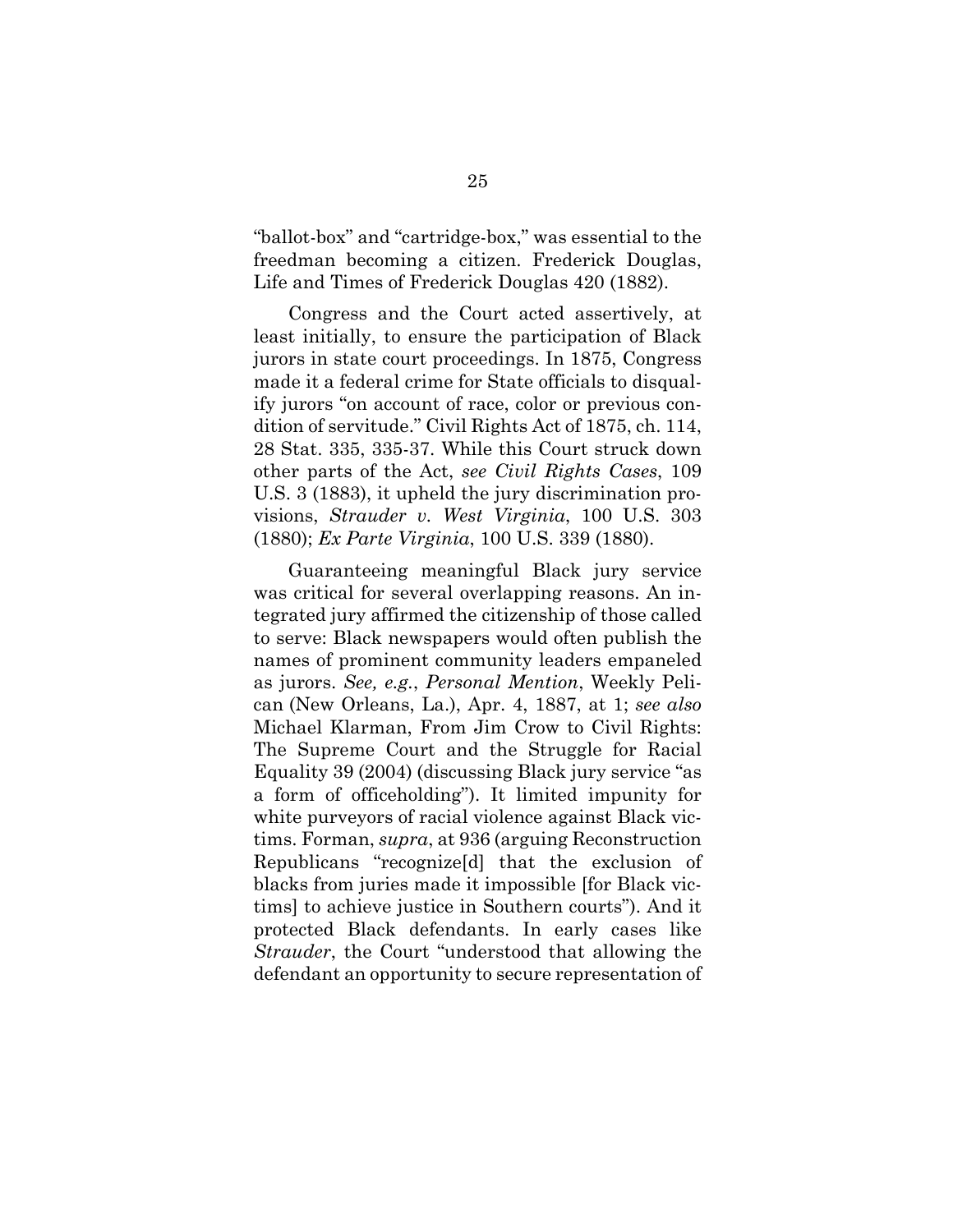the defendant's race on the jury may help to overcome racial bias and provide the defendant with a better chance of having a fair trial.'" *Flowers v. Mississippi*, 139 S. Ct. 2228, 2281 (2019) (Thomas, J., dissenting); *accord Georgia v. McCollum*, 505 U.S. 42, 61 (1992) (Thomas, J., concurring in the judgment) (noting the Court "reasonably surmised . . . that all-white juries might judge black defendants unfairly . . . without direct evidence [of racial discrimination] in any particular case.").

Black jury participation declined after Reconstruction, but, owing to the traditional requirement of unanimity, even limited Black participation posed a problem for many whites. *See, e.g.*, *Jury Trials*, Daily Com. Herald (Vicksburg, Miss.), Apr. 3, 1887 at 4 ("[T]he jury system, with juries chosen from both races and unanimous verdicts required, is a failure . . . ."); *Criticised as to the Jury System*, Semi-Weekly Messenger (Wilmington, N.C.), Aug. 4, 1899, at 4 ("You can put one negro on a jury in such a case and he will tie the jury every time and prevent a verdict. . . . Why not have nine of the twelve agreed rather than all?").

As this Court has recognized, Louisiana's abandonment of unanimity was designed to resolve this dilemma. Louisiana was a hotbed of agitation against "the Jim Crow jury" throughout the 1890s, and just as Louisiana's Constitutional Convention began in 1898, federal authorities began investigating (at the behest of Louisiana activists) the exclusion of Black jurors in Louisiana. *See* Thomas Ward Frampton, *The Jim Crow Jury*, 71 Vand. L. Rev. 1593, 1616-18 (2018); Resolution: Service on Juries in Louisiana, 31 Cong. Rec. 1019 (Jan. 26, 1898).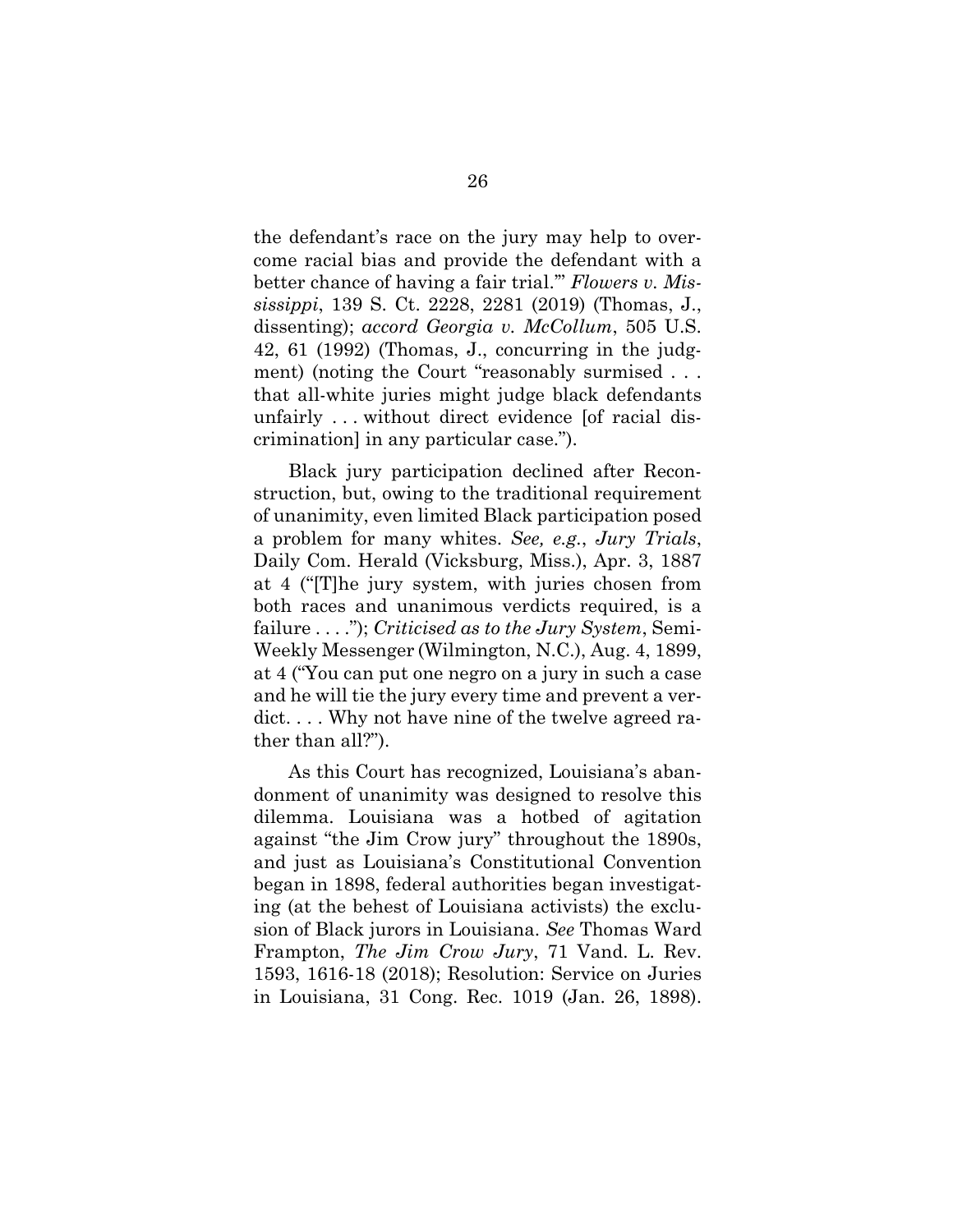Such scrutiny made an outright ban on Black jury service impracticable, but adoption of non-unanimity accomplished the same thing: it "ensure[d] that African-American juror service would be meaningless." *Ramos*, 140 S. Ct. at 1394 (quoting *State v. Maxie*, No. 13-CR-72522 (La. 11th Jud. Dist., Oct. 11, 2018)).2

The process by which an all-white verdict was returned in this case—with Black citizens being disproportionately excluded at each stage of jury selection, and non-unanimity silencing the one Black participant remaining, *see infra* Part I.B.—has been a

<sup>2</sup> One aspect of the Court's history in *Ramos* was inaccurate: it is simply untrue that "no mention was made of race" during the Louisiana Constitutional Convention of 1973 when the non-unanimous verdict provision was renewed. *Ramos*, 140 S. Ct. at 1426 (Alito, J., dissenting) (citation and internal quotation marks omitted). To the contrary, during the very short debate, race figured prominently. As Vice Chairman of the Convention Chris J. Roy explained, the updated provision was an effort to ameliorate (but only partially) the discriminatory impact of the law:

<sup>[</sup>I]f the rest of the United States can require unanimous verdicts . . . why can't we in Louisiana require at least five-sixths verdicts to convict? . . . [G]enerally ugly, poor, illiterate, and mostly minority groups are those people who are convicted by juries . . . . [J]uries just generally don't convict nice-looking . . . people like all you folks here in this convention.

<sup>7</sup> Records of the Louisiana Constitutional Convention of 1973: Convention Transcripts 1184-85 (La. Constitutional Convention Records Comm'n 1977). But "[t]aking cognizance of discrimination and not curing it, cannot, as the State argues, cure the policy of its discrimination, either in intent or in impact . . . . The current scheme [adopted in 1973] continues to perpetuate the discrimination intended and adopted in 1898." *State v. Maxie*, No. 13-CR-72522 (La. 11th Jud. Dist., Oct. 11, 2018).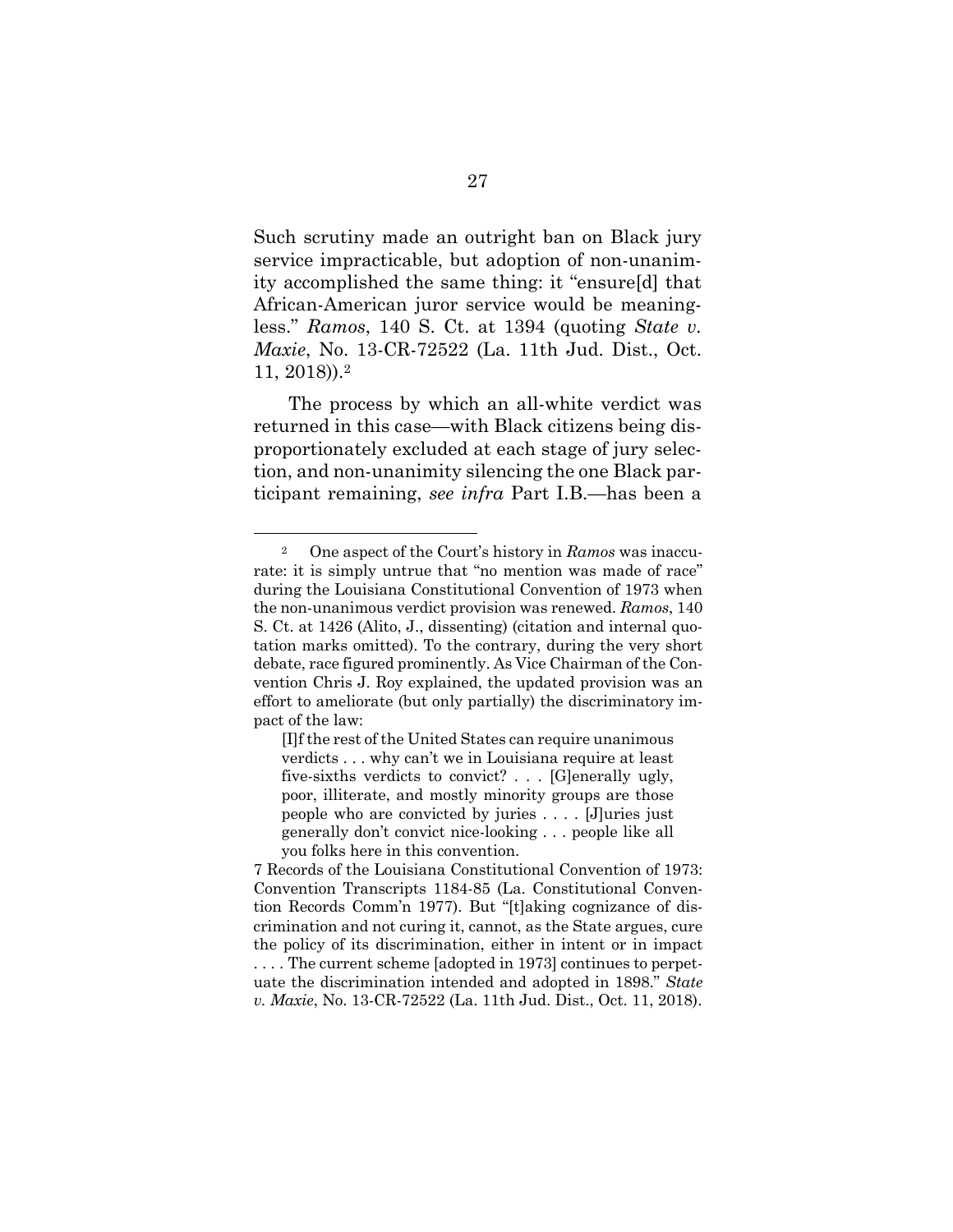feature of Louisiana justice ever since. Throughout most of the twentieth century, Black citizens were simply left out of juror pools; reviewing courts blessed the massive underrepresentation of Black jurors on lists so long as state officials pointed to vague qualifications—e.g., "sound judgment and fair character"—to account for large racial disparities in jury pools and venires. *Gibson v. Mississippi*, 162 U.S. 565, 588 (1896); *accord State v. Pierre*, 3 So.2d 895 (La. 1941); *State v. Gill*, 172 So. 412 (La. 1937). The Court's fair-cross-section jurisprudence has limited such overt exclusionary practices. *See Taylor v. Louisiana*, 419 U.S. 522 (1975). But fair-cross-section challenges remain notoriously difficult to prove, Nina W. Chernoff, *Wrong About the Right: How Courts Undermine the Fair Cross-Section Guarantee by Confusing it with Equal Protection*, 64 Hastings L. Rev. 141 (2012), and Black jurors remain substantially underrepresented in Louisiana venires today, Gordon Russell, *Tilting the scales: In Louisiana, is it truly a 'jury of one's peers' when race matters?*, The Advocate (New Orleans, La.), Apr. 1, 2018. In East Baton Rouge Parish, a recent Pulitzer Prize-winning investigation found that Black jurors made up fewer than one-third of those actually summoned for jury duty between 2011-2016, despite the fact that Black citizens made up nearly half of the local population. *Id*. (Court official presented with the data acknowledged they had noticed the gap and would "try harder" to achieve parity. *Id.*3).

<sup>3</sup> East Baton Rouge Parish juries lack diversity in other ways, too. *See* Alan Blinder, *Glitch Kept Thousands of Young People Off Jury Rolls in Louisiana*, N.Y. Times, Apr. 11, 2019, at A24 ("Since 2011, more than 150,000 people—including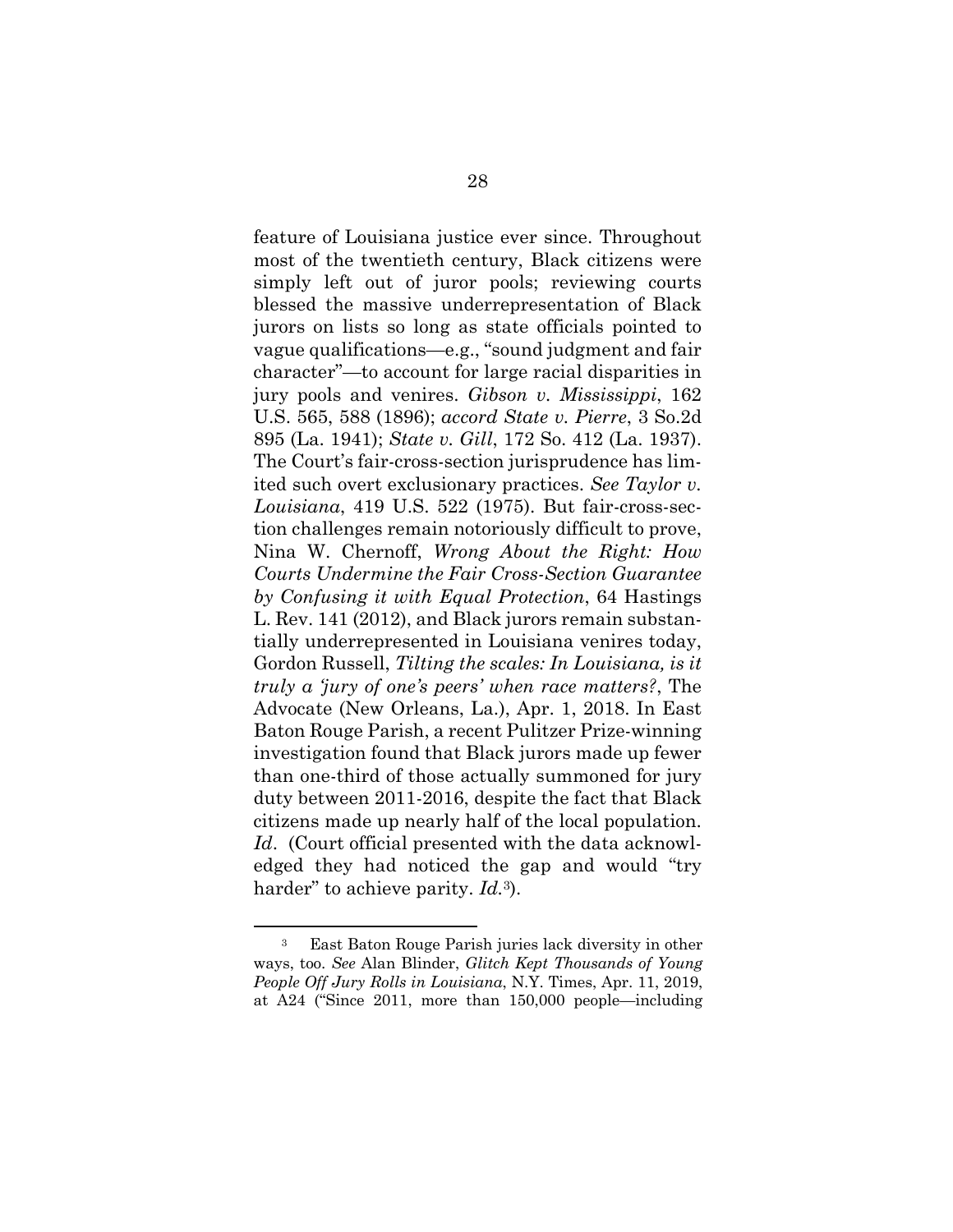The challenge-for-cause process exacerbates these disparities, which defendants are powerless to contest through fair-cross-section claims. *Holland v. Illinois*, 493 U.S. 474, 481 (1990). As in decades past, Louisiana prosecutors remain far more likely to remove Black potential jurors than white potential jurors for lacking the required objectivity—formerly "sound judgment and fair character"—to serve. Thomas Ward Frampton, *For Cause: Rethinking Racial Exclusion and the Jury*, 118 Mich. L. Rev. 785 (2020); Aliza Plener Cover, *The Eighth Amendment's Lost Jurors: Death Qualification and Evolving Standards of Decency*, 92 Ind. L. Rev. 113 (2016).

Finally, even when a substantial number of Black jurors remain in a particular "qualified" venire, Louisiana grants each party twelve peremptory strikes for serious felony cases. La. C. Cr. P. art. 799. *Batson* and its progeny notwithstanding, Louisiana prosecutors strike Black potential jurors at alarmingly disproportionate rates. Alexandria Burris, *Black Jurors More Likely to be Struck from Caddo Parish Juries*, Shreveport Times, Aug. 17, 2015, at A1 ("[Q]ualified blacks were three times more likely to be struck from a jury than non-blacks when Caddo [Parish] prosecutors used discretionary 'peremptory' challenges."); Frampton, *Jim Crow Jury*, supra at 1623-32 (finding similar patterns statewide in Louisiana in nearly 1,000 jury trials). There is a broad scholarly consensus that *Batson* has not meaningfully curtailed racial bias in the exercise of peremp-

thousands born after June 2, 1993—may have been inadvertently left off the jury rolls, potentially starving young defendants of jurors who were roughly their age.").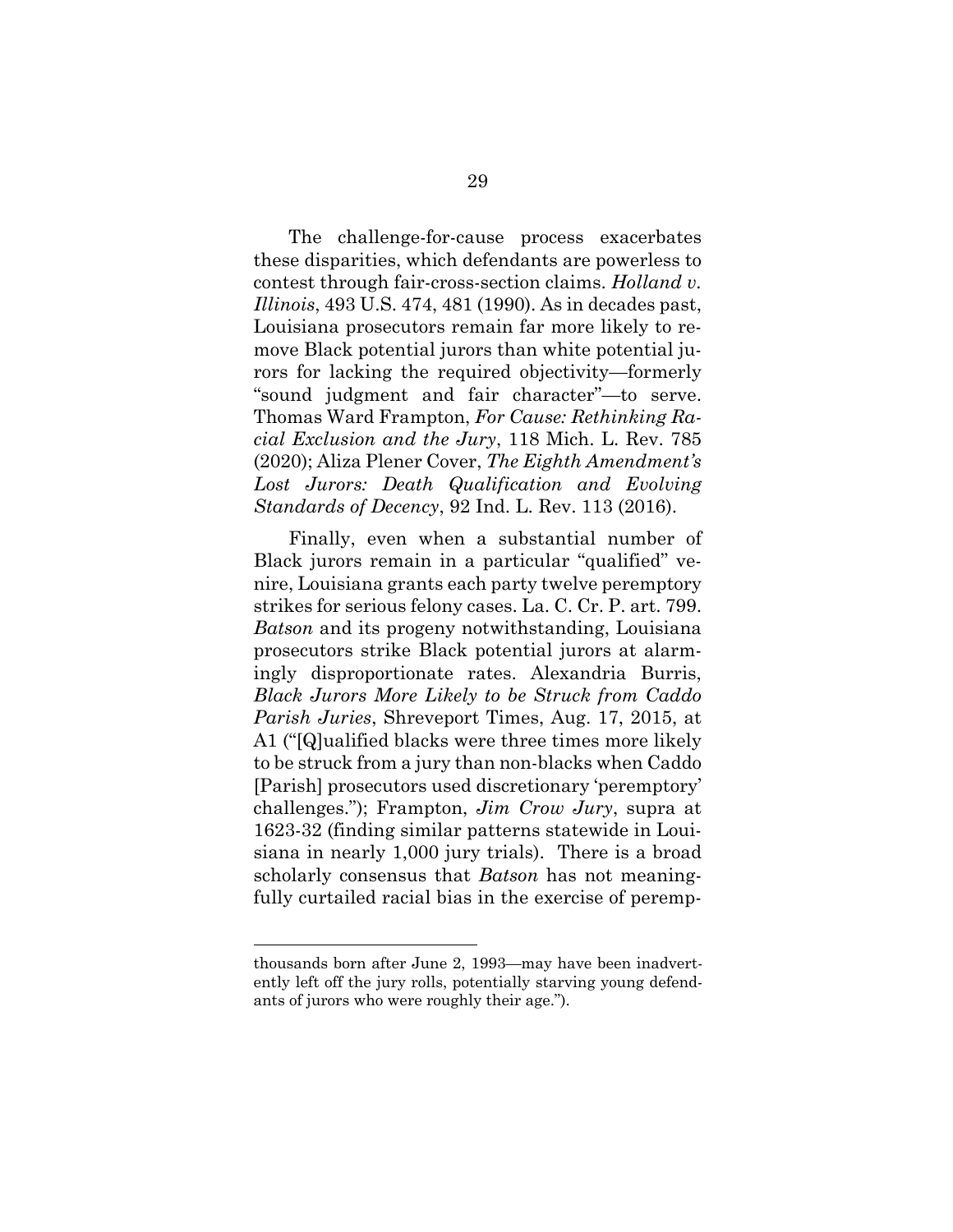tory strikes, both in Louisiana and across the country. *Miller-El v. Dretke*, 545 U.S. 231, 268-69 (2005) (Breyer, J., concurring) (collecting studies).

The end result is a system that functioned—all the way until its abolition in 2018—precisely as it was originally designed: Black jurors like Ms. Taylor, when they did manage to serve, often found that their service is "meaningless." *Ramos*, 140 S. Ct. at 1493 (citation and internal quotation marks omitted); *see also State v. Maxie*, No. 13-CR-72522 (La. 11th Jud. Dist., Oct. 11, 2018 (noting overrepresentation of Black jurors casting "empty votes"). The effective nullification of the lone Black juror's input in this case is a longstanding feature—not a bug—of Louisiana's non-unanimous verdict system.

### **III. MS. TAYLOR'S JURY SERVICE SHOULD NOT REMAIN MEANINGLESS**

As a "vital right" protected by the common law since the fourteenth century, *Ramos*, 140 S. Ct. at 1395, the requirement of jury unanimity would implicate accuracy and fundamental fairness even in the absence of Louisiana's sordid history of Black juror disenfranchisement. But in light of that history, this Court should consider the ways in which the Sixth Amendment's unanimity requirement intersects with other constitutional provisions meant to ensure the meaningful participation of all citizens in criminal adjudication.

*First*, as both this case and broader research demonstrate, non-unanimity undercuts the Sixth Amendment's requirement that juries be drawn from a fair cross-section of the community. *See Tay-*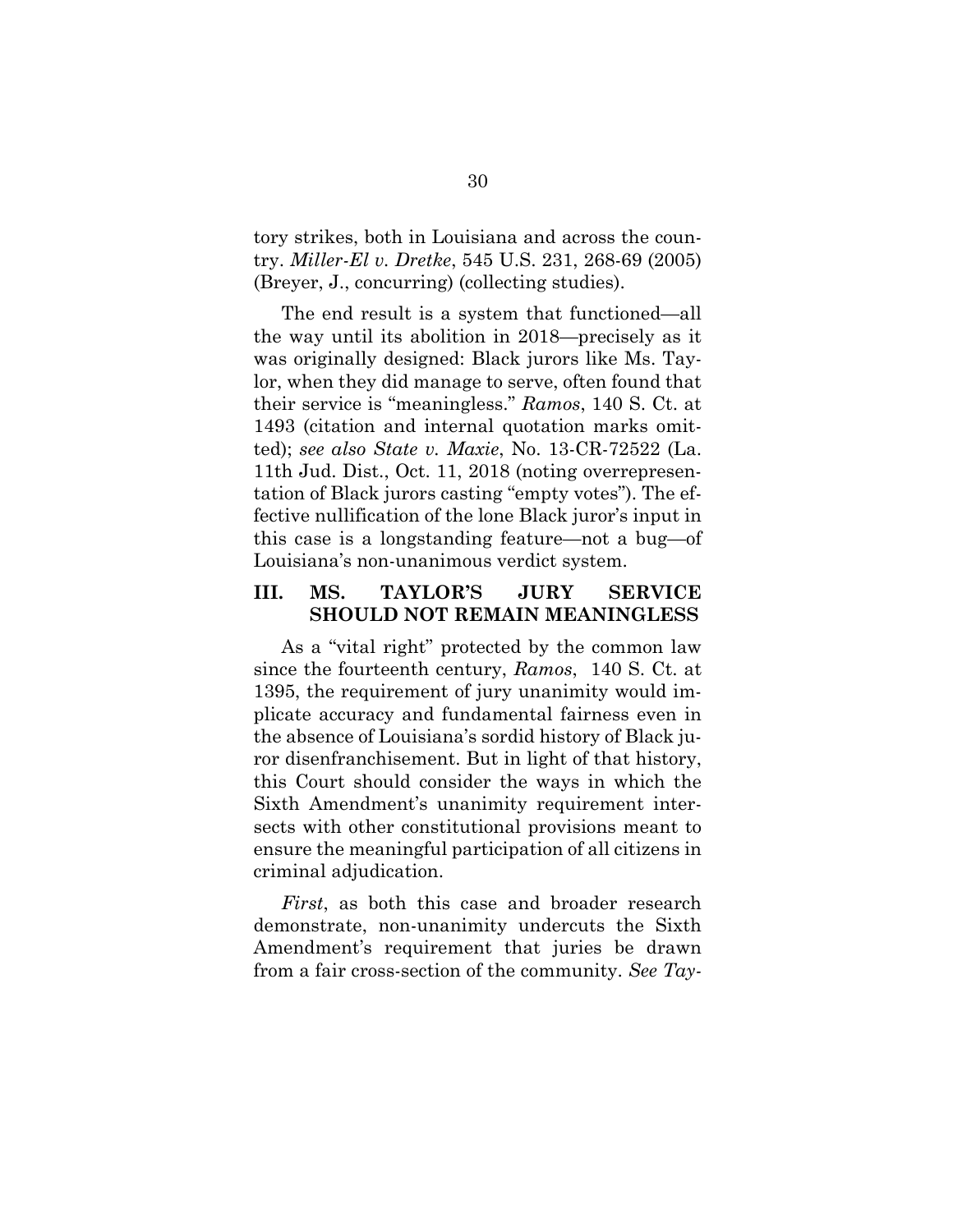*lor v. Louisiana*, 419 U.S. 522 (1975); *Duren v. Missouri*, 439 U.S. 357 (1979). Such "[c]ommunity participation in the administration of the criminal law," the Court has explained, is both "consistent with our democratic heritage" and "critical to public confidence in the fairness of the criminal justice system." *Taylor*, 419 U.S. at 530. Underlying the fair-crosssection requirement is the insight that jurors from "distinctive' group[s] in the community" bring different perspectives and views into deliberations, *Duren*, 439 U.S. at 364; candor requires us to admit that "[t]he racial composition of a jury matters," *Flowers*, 139 S. Ct. at 2274 (Thomas, J., dissenting). As Ms. Taylor's experience illustrates, non-unanimity continues to accomplish precisely what it was designed to do: minimize the participation of individuals from particular communities. *Accord Johnson*, 406 U.S. at 398 (Stewart, J., dissenting) ("[C]ommunity confidence in the administration of criminal justice cannot but be corroded under a system in which a defendant who is conspicuously identified with a particular group can be acquitted or convicted by a jury split along group lines."). *But see id.* at 402-03 (Marshall, J., dissenting) (emphasizing such "fencing-out" is dangerous even where "[t]he juror whose dissenting voice is unheard [is] a spokesman, not for any minority viewpoint, but simply for himself[.]"

*Second*, non-unanimity has undermined what this Court has sought to accomplish over the past thirty-four years through *Batson* and its progeny:

The non-unanimous jury operates much the same as the unfettered peremptory challenge, a practice that for many decades likewise functioned as an engine of discrimination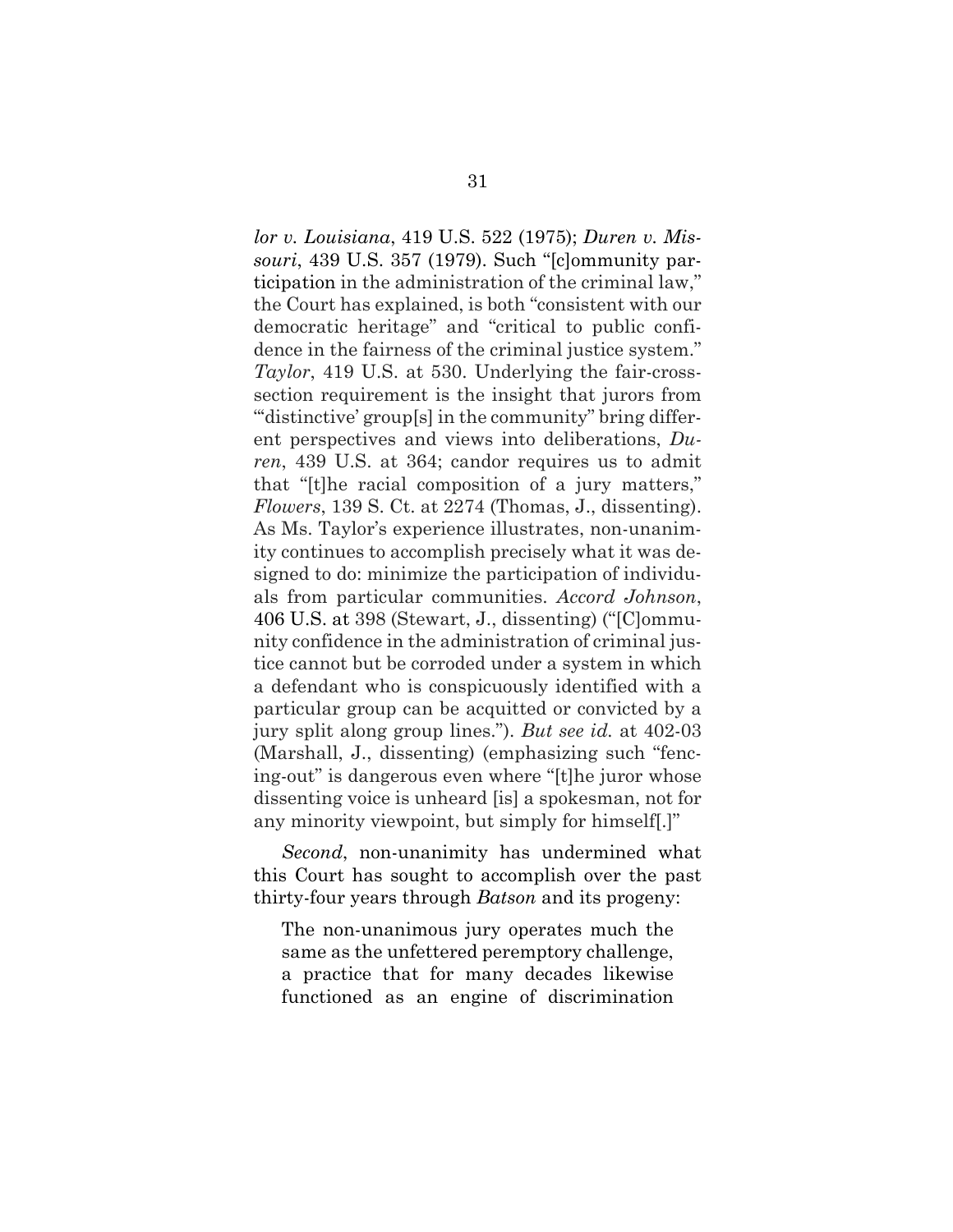against black defendants, victims, and jurors. In effect, the non-unanimous jury allows back-door and unreviewable peremptory strikes against up to 2 of the 12 jurors.

*Ramos*, 140 S. Ct. at 1418 (Kavanaugh, J., concurring in part); *accord State v. Collier*, 553 So.2d 815, 819-20 (La. 1999) (suggesting that, "[b]ecause only ten votes [are] needed to convict," biased Louisiana prosecutors might let one or two Black jurors remain on a jury to evade *Batson*). The Court has "fettered" peremptory strikes because procedural safeguards have "help[ed] to secure the rights of defendants, the excluded jurors, and the community and provide[d] both fairness and the appearance of fairness, fundamental values in the American criminal justice system." Brett M. Kavanaugh, *Defense Presence and Participation: A Procedural Minimum for* Batson v. Kentucky *Hearings*, 99 Yale L.J. 187, 207 (1989). In Louisiana and Oregon, non-unanimity has undermined these safeguards.

In previous cases, procedural rules intended to bolster the Sixth Amendment's fair-cross-section guarantee or the Fourteenth Amendment's promise of non-discriminatory jury selection—viewed in isolation—were held to insufficiently implicate fundamental fairness and accuracy to warrant retroactive application. *See Teague*, 489 U.S. at 314; *Allen v. Hardy*, 478 U.S. 255, 261 (1986). But the rule of unanimity is unique: in addition to being an "unmistakable" component of the Sixth Amendment's promise of a "trial by an impartial jury," *Ramos*, 140 S. Ct. at 1395, it gives substance to multiple other constitutional guarantees this Court has recognized as essential to a fair trial.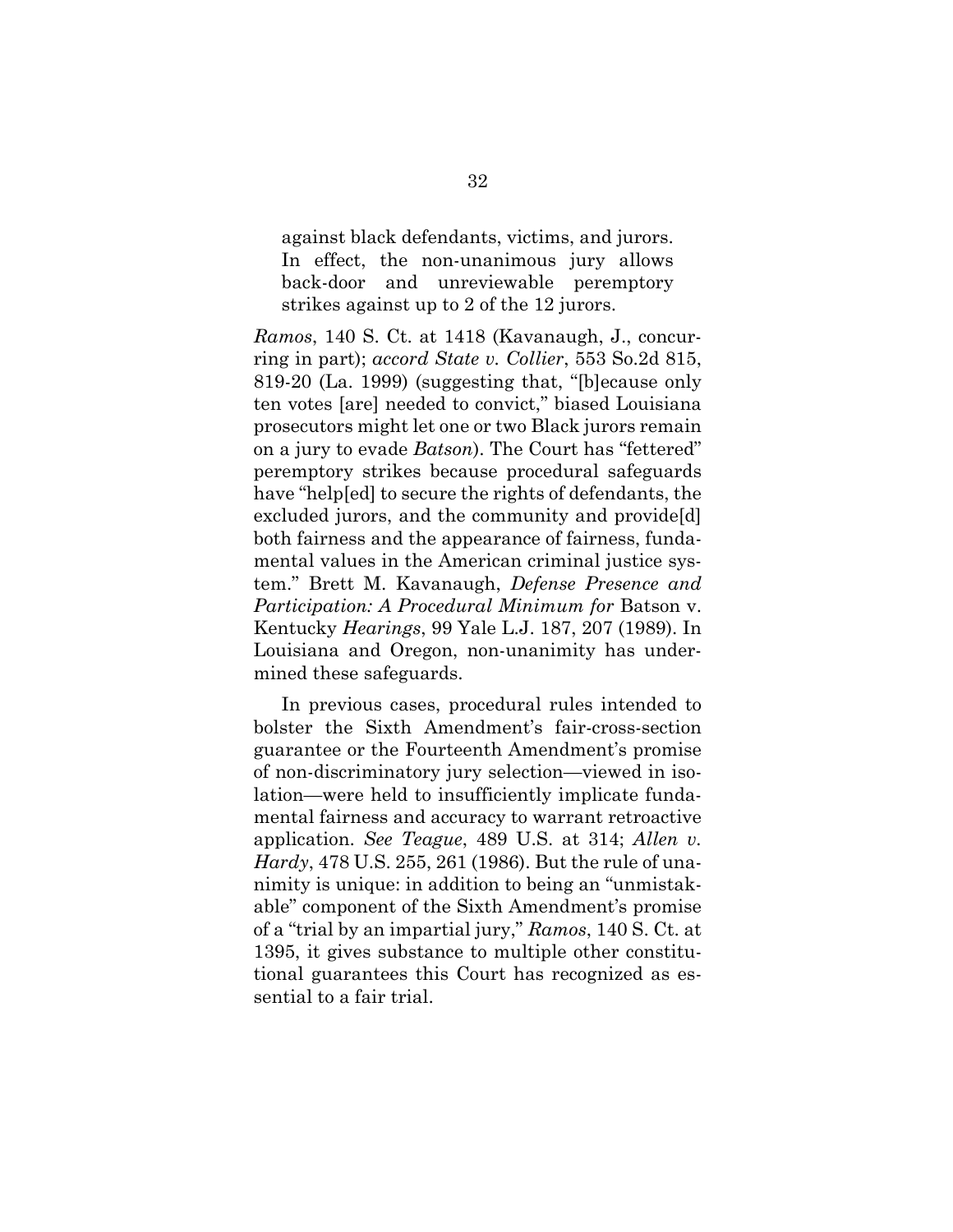When Louisiana first became part of the United States in 1803, its inhabitants (including free people of color) were promised "all the rights, advantages and immunities of citizens of the United States." Treaty Between the United States of America and the French Republic, Art. III, Apr. 30, 1803, 8 Stat. 202. But insofar as citizenship encompasses the right to serve on a jury as an equal—to have one's voice as a juror constrain the power of the state, under rules free of the taint of racial bias—that promise has been repeatedly broken. The State of Louisiana broke that promise to its Black citizens in 1898 when it first adopted non-unanimous verdicts. As Louis Martinet, Louisiana's leading Black lawyer at the time, despondently protested then: "All the rights and privileges that make American citizenship desirable or worth anything"—including the right to sit on juries—are "being taken one by one from the colored American in the South." Letter from L.A. Martinet to the Hon. Attorney General (Feb. 8, 1898) (on file with National Archives, Records of the U.S. Senate, Record Group 46, Committee Papers, Senate Judiciary Committee, 55A-F15, Washington, D.C.). The State of Louisiana has been in breach of that promise ever since. As this Court considers whether to place its imprimatur on the continued (sometimes lifelong) imprisonment of individuals convicted by non-unanimous juries, it should also weigh the ways in which this unconstitutional system has eroded the faith and confidence in the justice system of all Louisianans—and, in particular, Black citizens like Ms. Taylor.